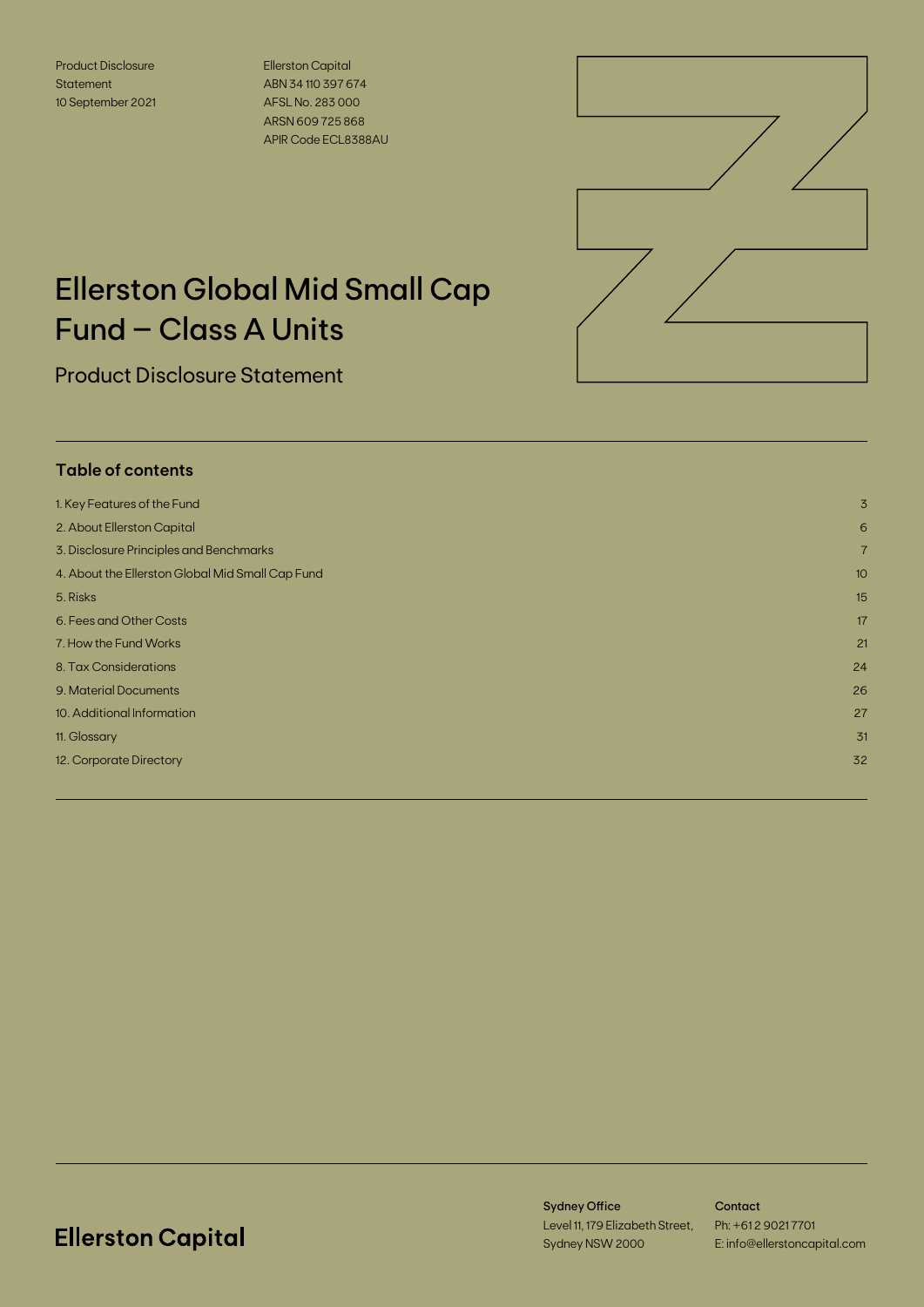# **Ellerston Global Mid Small Cap Fund – Class A Units**

Ellerston Capital Limited ABN 34 110 397 674, AFSL No. 283 000 ("Ellerston Capital", "the Manager" or "we") is the issuer of this product disclosure statement (PDS) dated 10 September 2021. Investments in Class A Units (Units) in the Ellerston Global Mid Small Cap Fund ARSN 609 725 868 (Fund) are made available by Ellerston Capital as the responsible entity of the Fund.

Applications for Units under this PDS may only be made on the Application Form accompanying this PDS. The Application Form contains important terms relating to the Fund and should be read in full before deciding to invest. The Application Form does not form a part of this PDS.

The information in this PDS is general information only and does not take into account your individual objectives, financial situation or needs. It is important that you carefully read this PDS in full before deciding to invest in Units. In particular, you should carefully consider the risks associated with an investment in the Fund and whether the information in this PDS is appropriate for you in light of your objectives, financial situation and needs. To obtain advice or more information about the product offered in this PDS you should speak to your financial adviser or other professional adviser.

You should rely only on information in this PDS. No person is authorised to provide any information, or to make any representations, in connection with the issue of Units, which is not contained in this PDS. Any information or representations not contained in this PDS may not be relied upon as having been authorised by the Manager in connection with the issue of Units. This PDS supersedes and replaces all previous representations made in respect of the Manager and the Fund.

This PDS only constitutes an offer of, or invitation to apply for, financial products to persons within Australia or in places where it is lawful to make such an offer or invitation. Units in the Fund are not available for purchase within the United States or to US Persons.

This PDS is available electronically at [www.ellerstoncapital.com.](http://www.ellerstoncapital.com) If you access an electronic copy of this PDS, then you should ensure that you download and read the entire PDS and the Application Form. If you are printing an electronic copy of this PDS, you must print all pages, including the Application Form. If you make this PDS available to another person, you must give them the entire electronic file or printout, including the Application Form. A paper copy of this PDS (including any supplementary document) can be obtained free of charge by calling Ellerston Capital on (02) 9021 7701 or by emailing [info@ellerstoncapital.com](mailto:info@ellerstoncapital.com).

You will be asked to provide personal information to us (directly or through the Registry) if you apply for Units. For information about how the Manager collects, holds and uses this personal information—see **Section 10.7.**

An investment in the Fund is subject to investment and other risks, including possible delays in repayment and loss of income and principal invested. Investments in the Fund are not deposits with, or other liabilities of Ellerston Capital, any member of the Manager's Group, Service Providers or related bodies corporate, affiliates, associates or officers of any of the above entities. None of these entities guarantees any particular rate of return or the performance of the Fund nor do they guarantee the repayment of capital from the Fund. There are no forecasts or prospective financial information relating to the Fund in this PDS.

No person other than Ellerston Capital has caused or authorised the issue of this PDS nor do any of them take any responsibility for the preparation of this PDS or the establishment or performance of the Fund. ASIC takes no responsibility for the contents of this PDS.

All actions referred to in this PDS as being taken by the Fund are performed by Ellerston Capital as responsible entity of the Fund or its delegates, as the case may be, in respect of the Fund.

None of the Service Providers have or will undertake any due diligence inquiries with respect to investments of the Fund for the benefit of the Fund or its prospective investors.

To the full extent permitted by law no:

- Representation or warranty (express or implied) is given; and
- Responsibility or liability (including in negligence) is accepted,

by any company or person, in the group of companies to which each Service Provider belongs, as to the truth, accuracy or completeness of any statement, opinion, forecast, information or other matter (whether expressed or implied) contained in this PDS or as to any other matter concerning it.

The Manager reserves the right to vary the Offer, including by closing the Offer at any time, accepting late applications, changing the timing of the Offer, either generally or in particular cases, without notifying any recipient of this PDS or any applicants. Prospective investors are encouraged to submit their applications as soon as possible.

Subject to the law and the Constitution, the Manager may change at any time the information, terms and conditions set out in this PDS and otherwise applying to Units. Where a person is a Unit holder, they will be provided with at least 30 days written notice of any such change which is materially detrimental to them as a Unit holder including any increase to fees. Unit holders who redeem their Units prior to the change will ordinarily not be bound by the change. Where a change is not materially adverse to Unit holders the information may be made available at: [www.ellerstoncapital.com](http://www.ellerstoncapital.com). Unit holders may obtain a paper copy of this information free of charge by contacting the Manager.

Certain capitalised expressions used in this PDS have defined meanings, which are explained in the Glossary – **Section 11**. References to \$ or A\$ are to Australian dollars.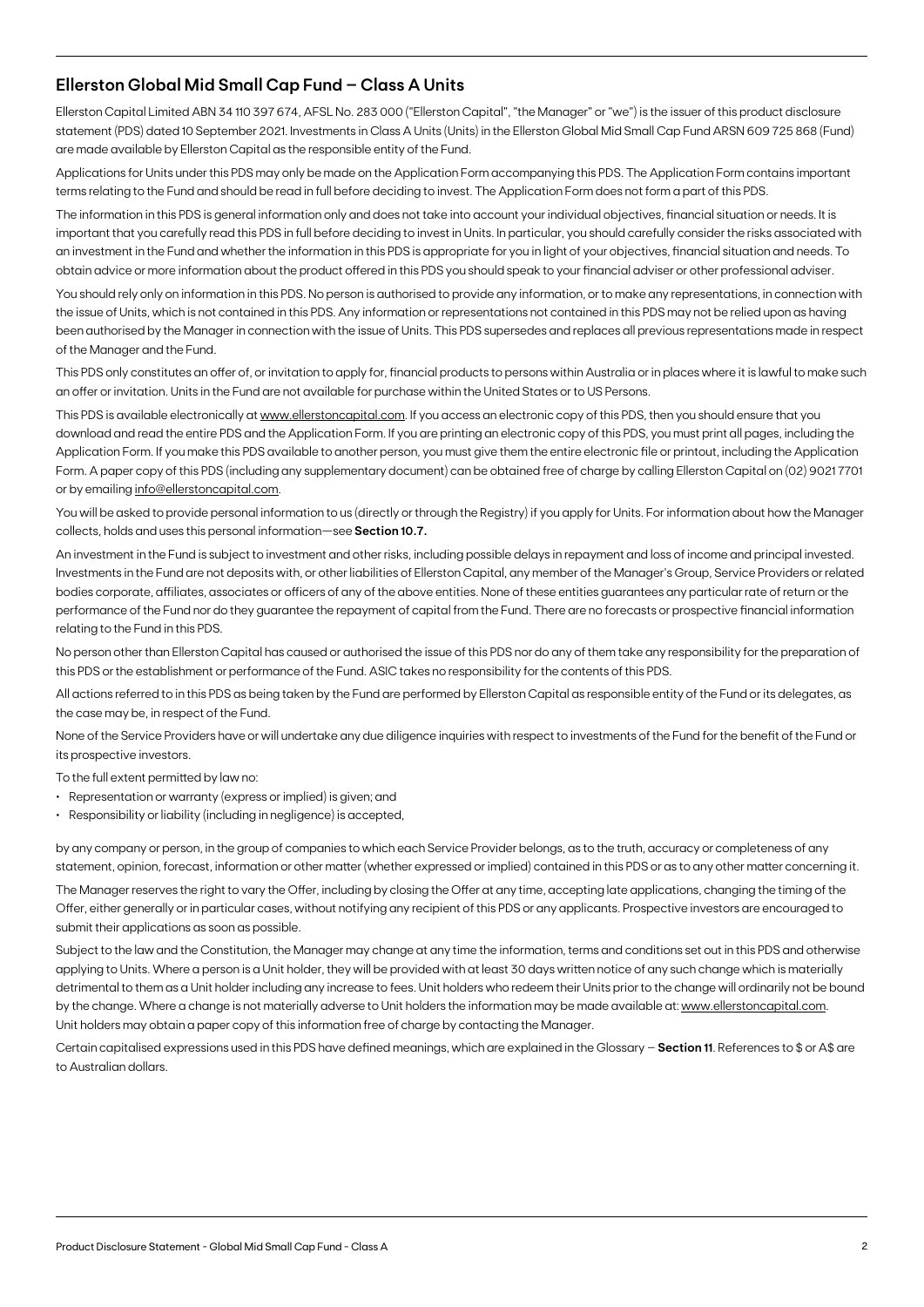# **1. Key Features of the Fund**

This table contains a summary of the key features of the Units. You should read the PDS in full before deciding whether to invest. See the Glossary in **Section 11** for definitions of terms.

| Key Fund Information         |                                                                                                                                                                                                                                                                                                                                                                                                                                                                                                                      |                         |
|------------------------------|----------------------------------------------------------------------------------------------------------------------------------------------------------------------------------------------------------------------------------------------------------------------------------------------------------------------------------------------------------------------------------------------------------------------------------------------------------------------------------------------------------------------|-------------------------|
| Investment Objective         | The investment objective of the Fund is to generate a 3% outperformance over the MSCI World Mid<br>Cap Index net return (NR)(AUD) over a rolling 5 year period with a focus on risk management and capital<br>preservation. The Fund aims to achieve this by investing in a concentrated portfolio primarily targeting<br>between 20 and 40 Securities with a global mid small cap bias. The Fund will be denominated in<br>Australian dollars and currency exposures will be generally unhedged. The Fund seeks to: | Section 4.1             |
|                              | • Provide investors with access to global investment opportunities with compelling risk/reward profiles<br>that are complementary to a typical domestic equity portfolio; and                                                                                                                                                                                                                                                                                                                                        |                         |
|                              | Increase the value of the Fund by allocating capital to a limited number of securities in which the<br>Manager has the highest conviction.                                                                                                                                                                                                                                                                                                                                                                           |                         |
| <b>Investment Strategy</b>   | The Fund's investment strategy is to construct a concentrated portfolio of Securities using the Manager's<br>distinctively contrarian, high conviction, benchmark independent investment approach. The focus is on<br>disciplined 'bottom up' stock selection based on rigorous Fundamental analysis which is overlaid with the<br>Manager's 'top down' assessment of macroeconomic conditions and the market outlook.                                                                                               | Section 4.1             |
|                              | The trade-off between risk and potential return is improved by implementing the highest conviction ideas<br>from a filtered universe of Securities that the Manager feels are in a period of "price discovery" and offer<br>an attractive risk/reward dynamic.                                                                                                                                                                                                                                                       |                         |
|                              | In following this approach, the Manager aims to allocate capital to Securities they have identified with<br>the most compelling risk/reward profile.                                                                                                                                                                                                                                                                                                                                                                 |                         |
| Benchmark                    | MSCI World Mid Cap Index (NR) (AUD)                                                                                                                                                                                                                                                                                                                                                                                                                                                                                  |                         |
| Investments                  | The Fund may invest in a wide range of financial investments, including, but not limited to:                                                                                                                                                                                                                                                                                                                                                                                                                         | Section 4.1             |
|                              | • International listed Securities (including emerging markets);                                                                                                                                                                                                                                                                                                                                                                                                                                                      |                         |
|                              | • Australian listed Securities;                                                                                                                                                                                                                                                                                                                                                                                                                                                                                      |                         |
|                              | • International unlisted Securities (including emerging markets);                                                                                                                                                                                                                                                                                                                                                                                                                                                    |                         |
|                              | • Australian unlisted Securities;                                                                                                                                                                                                                                                                                                                                                                                                                                                                                    |                         |
|                              | Cash and cash-like Investments;<br>٠.                                                                                                                                                                                                                                                                                                                                                                                                                                                                                |                         |
|                              | $\cdot$ Foreign currencies; and                                                                                                                                                                                                                                                                                                                                                                                                                                                                                      |                         |
|                              | Derivatives including Exchange Traded Derivatives and OTC Derivatives.                                                                                                                                                                                                                                                                                                                                                                                                                                               |                         |
| <b>Investment Guidelines</b> | The Manager has the following guidelines:                                                                                                                                                                                                                                                                                                                                                                                                                                                                            | Section 4.2             |
| and Exposures                | • Target number of positions: between 20 - 40 Securities.                                                                                                                                                                                                                                                                                                                                                                                                                                                            |                         |
|                              | · Target maximum Security exposure: 10% of Net Asset Value at the time of investment.                                                                                                                                                                                                                                                                                                                                                                                                                                |                         |
|                              | Minimum Net Long exposure limit of 50% for all asset types (excluding foreign exchange).                                                                                                                                                                                                                                                                                                                                                                                                                             |                         |
|                              | · Maximum Net Long exposure limit of 100% for all asset types (excluding foreign exchange).                                                                                                                                                                                                                                                                                                                                                                                                                          |                         |
|                              | • A minimum of 80% of the portfolio must be invested in Securities.                                                                                                                                                                                                                                                                                                                                                                                                                                                  |                         |
| Derivatives                  | Derivatives such as futures, exchange traded options, index options and OTC Derivatives may be<br>used with the objective being to protect or enhance the total performance of the Fund, or to increase/<br>decrease overall portfolio exposure and country exposures. Derivatives may have similar effects to<br>leverage as they increase the level of investible assets.                                                                                                                                          | Sections 4.2<br>and 5.1 |
| Withdrawals/Redemption       | Unit holders can withdraw/redeem from the Fund daily by providing a redemption request to the Registry<br>by 12:00pm (Sydney time) on a Business Day to be processed for that Business Day.                                                                                                                                                                                                                                                                                                                          | Section 7.2             |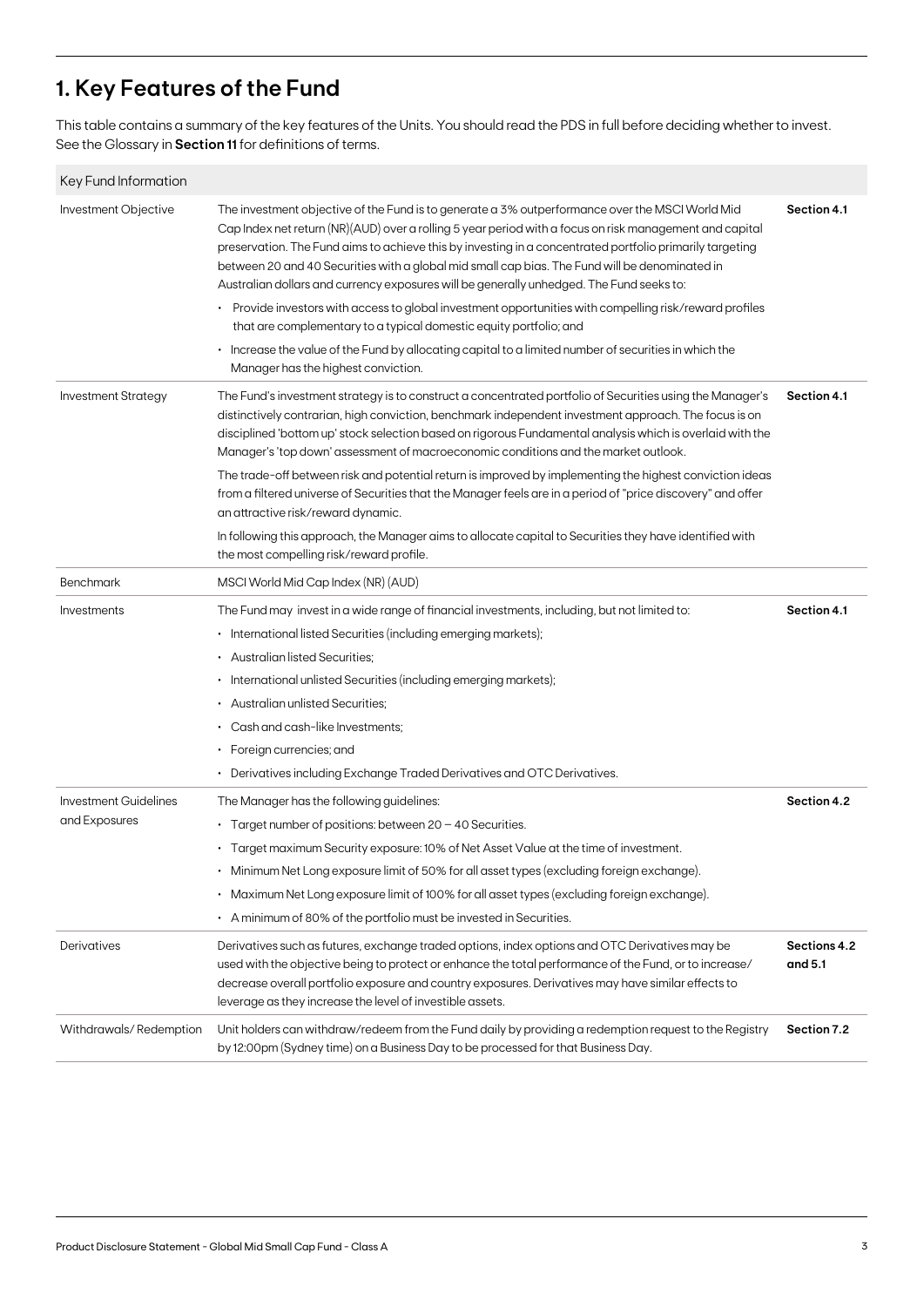Key Risks There are a number of risks associated with investing in the Fund. The key risks include:

- **• Manager Risk:** The success of the Fund is dependent on the ability of the Manager to identify investment opportunities that achieve the Fund's investment objective.
- **• Market Risk**: The risk that the value of the Fund's investments will fluctuate as a result of factors such as economic variables (including interest rates, unemployment, inflation and economic growth), market conditions and sentiment. Changes in government regulations (e.g. tax), local and international political events and environmental and technological issues may impact on the Fund's ability to implement its strategy. Market risk may have different impacts on each type of asset, investment style and investor.
- **• Security Specific Risk:** The risk that the price of shares in a particular company may be affected by the operational and financial circumstances of the issuer of those securities such as the state of their underlying businesses (including the level of debt they carry, the availability of debt financing and level of interest rates) earnings and cash flows.
- **• Currency Risk:** Foreign exchange fluctuations may have a positive or adverse impact in the investment returns of the fund.
- **• Fund Risk:** The success of the Fund depends upon our ability to develop and implement the Fund's investment strategy and identify investment opportunities that achieve the Fund's investment objective.
- **• Distribution Risk:** The Fund is not designed for investors seeking regular income payments. There is no guarantee that any distributable income will be generated. In certain circumstances, Unitholders may be liable for tax on distributions even if they have not received any distribution in cash.
- **• Derivatives Risk:** The use of Derivatives can have a negative impact due to an adverse movement in the underlying asset or where the position is difficult or costly to reverse or maintain. The use of Derivatives involves counterparty risk and incurs cost.
- **• Concentration Risk:** The concentrated nature of the Fund may increase the potential for volatility of returns.
- **• Tax Risk:** The expected tax treatment of the fund and your investment in the fund may change as a result of changes in the taxation laws and interpretation of them.
- **• Pandemic Risk:** The impact of pandemics may have adverse implications on the Fund's ability to achieve investment objectives.

This is not a comprehensive summary of all the risks of investing in the Fund. We recommend you should obtain financial advice before investing.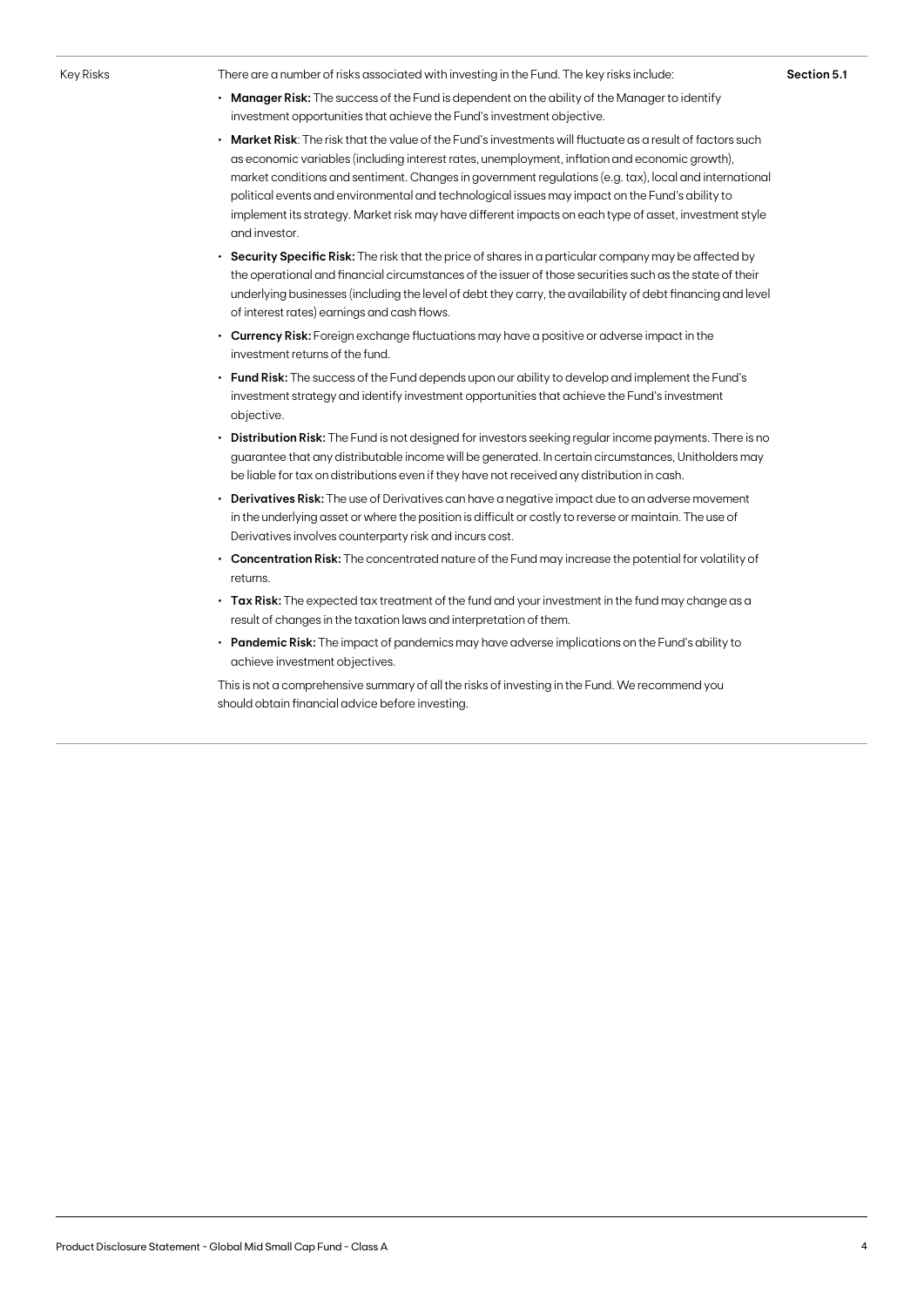| Key Product Features           |                                                                                                                                                  |                           |
|--------------------------------|--------------------------------------------------------------------------------------------------------------------------------------------------|---------------------------|
| Costs of Investing in the Fund |                                                                                                                                                  |                           |
| Management Fee                 | Management Fee of 0.75% p.a.* of the Net Asset Value                                                                                             | Sections 6.1<br>and $6.2$ |
| Performance Fee                | 10% of the investment return over the Benchmark return, after recovering any underperformance<br>in past periods                                 | Sections 6.1<br>and $6.2$ |
| <b>Buy/Sell Spread</b>         | 0.25% on application / 0.25% on redemption                                                                                                       | Section 6.2               |
| <b>Investment Requirements</b> |                                                                                                                                                  |                           |
| Minimum Initial Investment     | Minimum initial investment $-$ \$25,000                                                                                                          | Section 7.1               |
|                                | Minimum additional investment $-$ \$10,000                                                                                                       |                           |
| Applications                   | Daily. Completed Applications to be received by the Registry by 12:00pm (Sydney time) on a<br>Business Day to be processed for that Business Day | Section 7.1               |
| <b>Distributions</b>           |                                                                                                                                                  |                           |
| Frequency                      | Half yearly each 30 June and 31 December where the Fund has distributable income                                                                 | Section 7.4               |
| <b>Payment Method</b>          | Paid into your nominated bank account or reinvested as additional Units                                                                          | Section 7.4               |
|                                |                                                                                                                                                  |                           |

\* All fees set out are inclusive of the net effect of Goods and Services Tax (GST) (i.e. includes GST net of input tax credits). The Fund may not be entitled to claim a reduced input tax credit in all instances.

| Reporting                       |                                                                                                                                                                                                              |              |
|---------------------------------|--------------------------------------------------------------------------------------------------------------------------------------------------------------------------------------------------------------|--------------|
| Monthly Newsletter              | A monthly newsletter will be available on our website www.ellerstoncapital.com                                                                                                                               | Section 10.1 |
| Regular Reporting               | Confirmation of all applications and redemptions.<br>An annual periodic statement providing your account balance, transaction summary and<br>distribution details (if any).                                  | Section 10.1 |
| Online Access                   | Investors are able to access their holdings, transaction history and other statements online<br>through our secure web portal. https://investorweb.mainstreamfs.com/by contacting the<br>Registry via email. |              |
| Unit Pricing                    | Unit prices are on our website www.ellerstoncapital.com                                                                                                                                                      | Section 7.5  |
| Annual Audited Financial Report | Annual audited financial report for the Fund.                                                                                                                                                                | Section 10.1 |
| Annual Tax Reporting            | Annual tax statement for the Fund.<br>Exit statement if you have redeemed Units during the financial year.                                                                                                   | Section 8.1  |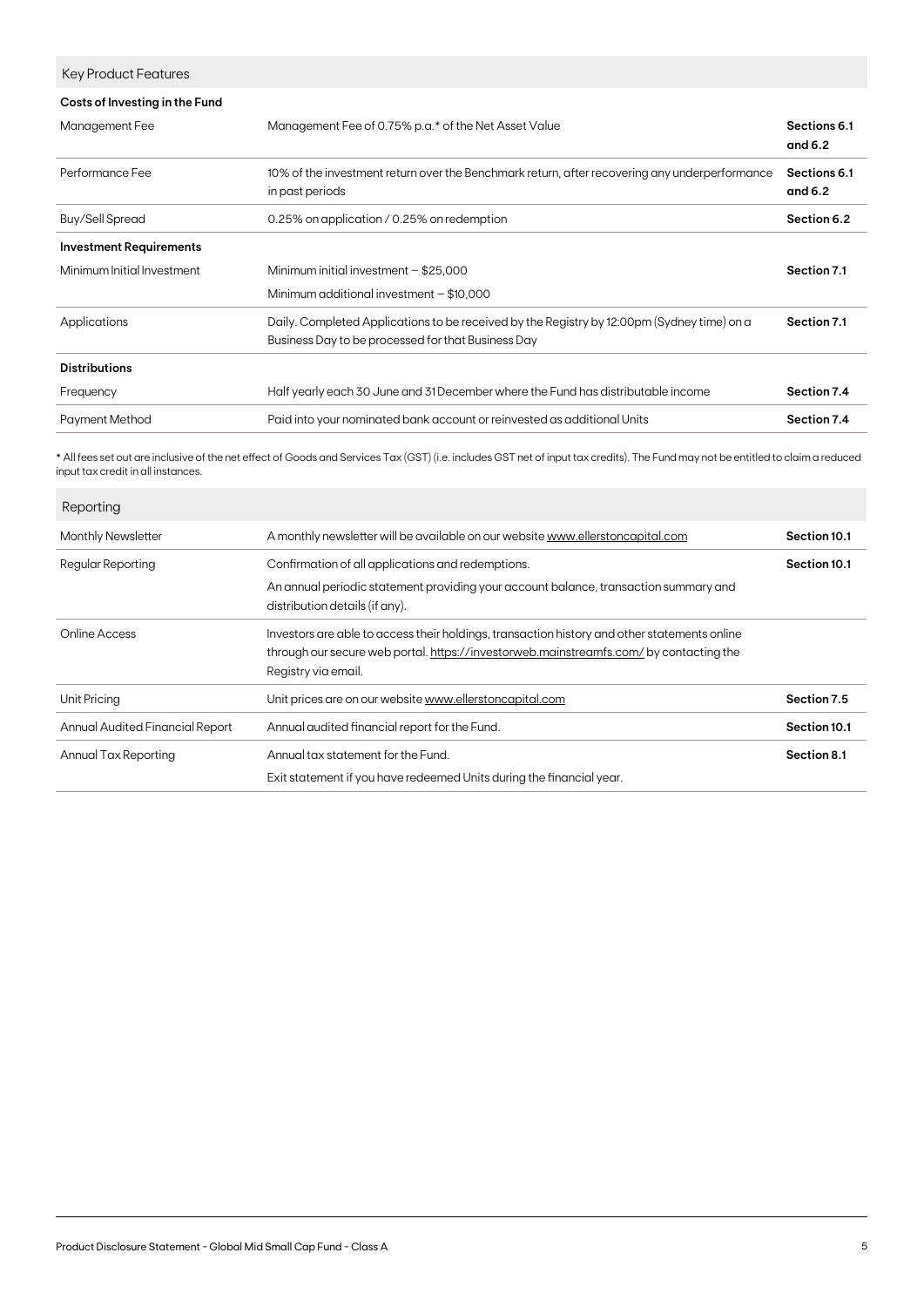# **2. About Ellerston Capital**

Ellerston Capital is a specialist investment manager providing a range of innovative Australian and international investment strategies. As a firm majority owned by its principals and employees, our clients' objectives are our objectives.

As a dedicated investment manager, we aim to do one thing exceptionally well: grow and protect our clients' wealth through investing. We are passionate about creating value for our clients by identifying outstanding investment ideas and designing portfolios that perform over the long term. Our funds target a diverse range of strategies including, but not limited to, Long only Australian, global and Asian equities, Australian and global Long-Short equity and private equity.

Ellerston Capital has been managing money since 2002. Our clients include sovereign wealth, industry and corporate superannuation funds, international funds, family offices and high net worth investors.

Ellerston Capital's family office heritage means there is an absolute return mindset with a strong emphasis on risk management. Ellerston Capital supports our investment teams with an institutional-grade infrastructure.

#### **Key Personnel**

Bill Pridham as Portfolio Manager, has overall responsibility for the Fund and devotes the majority of his time to the Fund. Bill is supported by a team of investment professionals, each of whom have significant skill and experience in different geographies, sectors and industries.

Bill joined Ellerston Capital in November 2015 and has 23 years financial markets experience.

Prior to Ellerston Capital, Bill was an Investment Manager at JGL Investments. At JGL, he managed a listed equity portfolio with a global mandate and absolute return focus. Prior to JGL Investments, Bill worked as an Investment Analyst at Kira Capital, Senior Research Analyst at QIC and CIO at MMC Asset Management. Bill started his career at UBS Australia as a Senior Research Analyst.

Bill holds a Bachelor of Commerce from Bond University and is a CFA Charterholder.

There have been no adverse regulatory findings against Mr. Pridham or the Manager. Updates on Ellerston Capital and the investment team are available via [www.ellerstoncapital.com.](http://www.ellerstoncapital.com)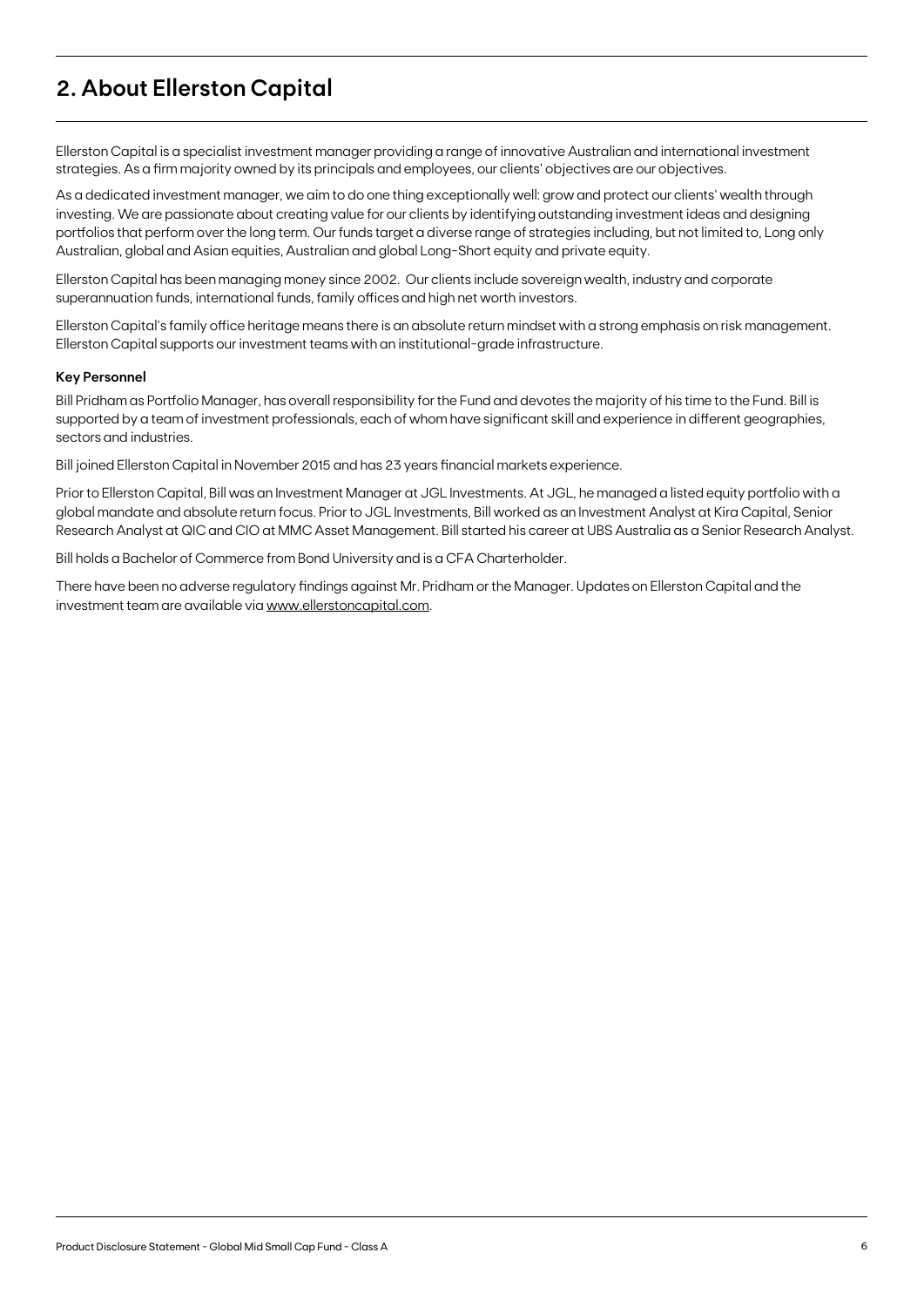# **3. Disclosure Principles and Benchmarks**

# **Disclosure Principles**

ASIC has required that funds such as this Fund disclose to Unit holders information against a number of stated disclosure principles. The table below contains a summary of the disclosure principles for the Units.

| Disclosure Principles  |                                                                                                                                                                                                                                                                                                                                                                                                                                                                                                                      | Further information  |
|------------------------|----------------------------------------------------------------------------------------------------------------------------------------------------------------------------------------------------------------------------------------------------------------------------------------------------------------------------------------------------------------------------------------------------------------------------------------------------------------------------------------------------------------------|----------------------|
| 1. Investment Strategy | The investment objective of the Fund is to generate a 3% outperformance over the<br>MSCI World Mid Cap Index (NR) (AUD) over a rolling 5 year period, with a focus on risk<br>management and capital preservation.                                                                                                                                                                                                                                                                                                   | Section 4.1          |
|                        | The Fund's investment strategy is to construct a concentrated portfolio of Securities<br>using the Manager's distinctively contrarian, high conviction, benchmark independent<br>investment approach. The focus is on disciplined 'bottom up' stock selection based on<br>rigorous Fundamental analysis. This is overlaid with the Manager's 'top down' assessment of<br>macroeconomic conditions and the market outlook.                                                                                            | Sections 4.1 and 4.2 |
|                        | The filters employed by the Manager aim to identify and capture all opportunities that fit its<br>investment criteria. The Manager is looking for equity investments that are in what we would<br>call "a period of price discovery". This may be the result of a spin-off, fallen angel, new CEO<br>being appointed, corporate restructure or post IPO to name a few. Essentially, it is a period<br>of time that creates a window of opportunity to make an investment with an attractive risk/<br>reward dynamic. | Section 4.1          |
|                        | The Fund predominately invests in Securities and will have a broad investment universe with<br>a small to mid-cap bias. The Fund will be denominated in Australian dollars and currency<br>exposures will be generally unhedged.                                                                                                                                                                                                                                                                                     | Section 4.1          |
|                        | The Fund may also invest in Exchange Traded Derivatives, OTC Derivatives and Cash<br>and Cash-like Investments. The Manager may utilise Derivatives as part of its investment<br>strategy with the aim of generating or protecting returns.                                                                                                                                                                                                                                                                          | Sections 4.2 and 4.4 |
|                        | The key dependency underpinning the investment strategy is the research, analysis, skill and<br>experience of the Manager.                                                                                                                                                                                                                                                                                                                                                                                           | Section 5.1          |
|                        | There are a number of risks associated with investing in the Fund. The key risks include<br>returns being subject to the skill of the Manager, and risks associated with the use of<br>Derivatives.                                                                                                                                                                                                                                                                                                                  |                      |
|                        | The Manager's risk management strategy is set out in Section 4.4.                                                                                                                                                                                                                                                                                                                                                                                                                                                    |                      |
|                        | The Manager may change the investment objective and strategy to meet current market<br>conditions. Unit holders will be given 30 days prior notice if any of these changes are<br>materially adverse, otherwise these changes will be available on the Manager's website.                                                                                                                                                                                                                                            | Section 4.5          |
| 2. Investment Manager  | The responsible entity and investment manager is Ellerston Capital Limited.<br>Bill Pridham (Portfolio Manager) has overall responsibility for the Fund's investment<br>decisions and is supported by a team of investment professionals.                                                                                                                                                                                                                                                                            | Section 2            |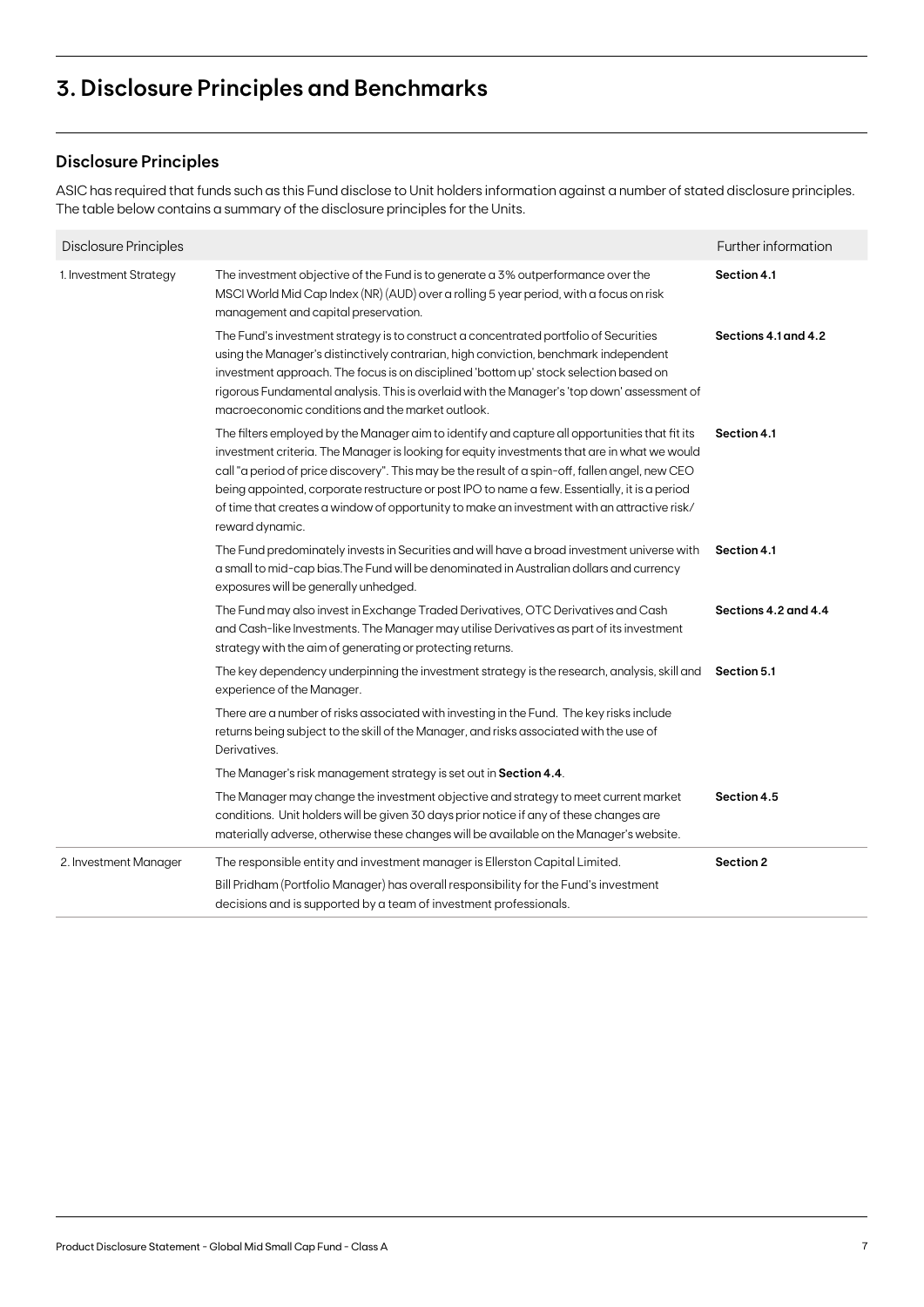| Disclosure Principles                           |                                                                                                                                                                                                                                                                                                                                                                                                  | Further information  |
|-------------------------------------------------|--------------------------------------------------------------------------------------------------------------------------------------------------------------------------------------------------------------------------------------------------------------------------------------------------------------------------------------------------------------------------------------------------|----------------------|
| 3. Fund structure                               | The Fund is an Australian unit trust registered as a managed investment scheme under the<br>Corporations Act 2001 (Cth) ('Corporations Act'). The Fund expects to invest directly in its<br>investments.                                                                                                                                                                                         | Section 4.6          |
|                                                 | The Key Service Providers are regularly monitored by the Manager to ensure compliance<br>with their service agreement obligations. Except as stated above, there are no related party<br>relationships and all arrangements are on arm's length terms.                                                                                                                                           | Section 4.7          |
|                                                 | There are various risks associated with this structure including counterparty risk.                                                                                                                                                                                                                                                                                                              | Section 5.1          |
| 4. Valuation, Location<br>and Custody of Assets | The key aspects of the Fund's valuation policy are set out in Section 7.5.<br>The Administrator and Custodian holds the Fund's assets. Cash may also be held on deposit<br>with one or more Australian banks.                                                                                                                                                                                    | Section 7.5          |
| 5. Liquidity                                    | The Manager reasonably expects to realise at least 80% of its assets, at the value ascribed<br>to those assets in calculating the Fund's Net Asset Value, within 10 days.                                                                                                                                                                                                                        | Section 4.2          |
| 6. Leverage                                     | The Fund does not borrow and there is no Leverage on a net basis. The Fund may invest in<br>Derivatives which can provide Leverage implicitly. Some Derivatives may have the same<br>effect as borrowing as it allows the Fund's assets to have a larger economic exposure. The use<br>of Leverage could enhance returns, although it may also increase losses and the volatility of<br>returns. | Sections 4.2 and 4.6 |
| 7. Derivatives                                  | Derivatives may be used as part of the Fund's strategy with the objective being to protect<br>or enhance the total performance of the Fund or to increase/decrease overall portfolio<br>exposure and country exposures.                                                                                                                                                                          | Section 4.2          |
|                                                 | The Fund may utilise any type of Derivative, including Exchange Traded Derivatives such as<br>Futures and Options and OTC Derivatives such as Swaps, Options and forward contracts<br>(for example over currencies).                                                                                                                                                                             |                      |
|                                                 | The Manager engages reputable and regulated brokerage firms as Derivatives<br>counterparties following due diligence.                                                                                                                                                                                                                                                                            |                      |
|                                                 | The use of Derivatives involves risk including counterparty risk and the risks associated with<br>Leverage.                                                                                                                                                                                                                                                                                      | Section 5.1          |
| 8. Short Selling                                | The Fund will not utilise Short Selling as part of its investment strategy.                                                                                                                                                                                                                                                                                                                      |                      |
| 9. Withdrawals/<br>Redemptions                  | Unit holders can withdraw/redeem from the Fund daily by providing a redemption request to the<br>Registry by 12:00pm (Sydney time) on a Business Day to be processed for that Business Day.                                                                                                                                                                                                      | Section 7.2          |
|                                                 | Redemptions may be suspended in limited circumstances as set out in Section 7.2. Unit holders<br>will be notified in writing of any material changes to their redemption rights.                                                                                                                                                                                                                 |                      |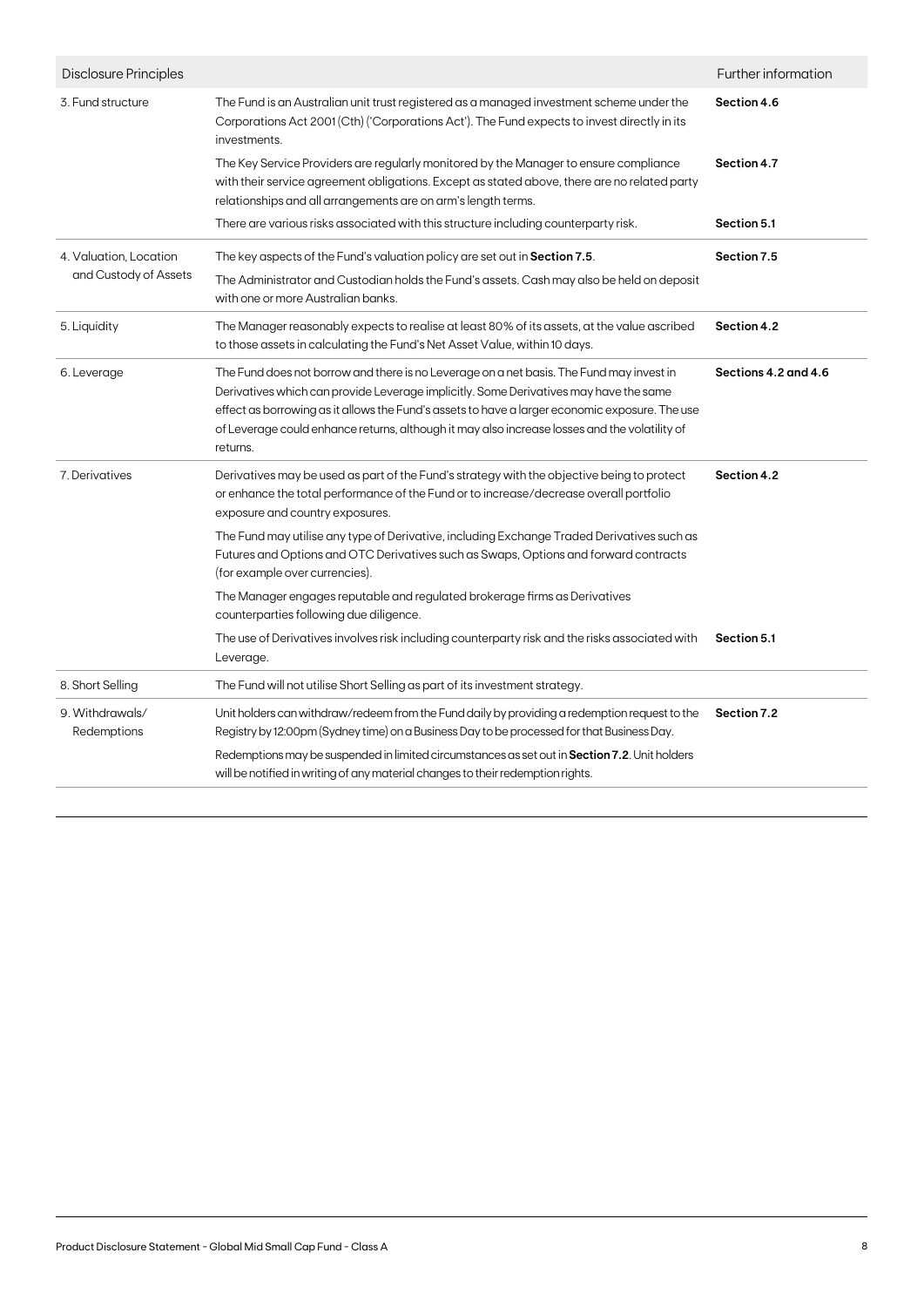# **Disclosure Benchmarks**

This PDS addresses the following two disclosure benchmarks:

- **• Valuation of Assets**: this benchmark addresses whether valuations of the Fund's non-exchange traded assets are provided by an independent administrator or an independent valuation service provider; and
- **• Periodic Reporting**: this benchmark addresses whether we provide periodic disclosure to our investors of certain key Fund information on an annual and monthly basis.

Each benchmark identifies a key area that ASIC considers investors should understand before making a decision to invest into the Fund.

Where a responsible entity does not meet a particular disclosure benchmark, ASIC requires that the responsible entity explain why the benchmark is not met and what alternative measures it has in place to mitigate the concern underlying the benchmark.

#### **Benchmark 1: Valuation of Assets**

The Fund meets this benchmark.

#### **Benchmark 2: Periodic Reporting**

The Fund meets this benchmark.

The following Fund information will be provided to Unit holders on a monthly basis:

- Net Asset Value of the Fund and Redemption Price of Units;
- Any changes to key Service Providers including any change in related party status;
- Net returns after fees, costs and relevant taxes;
- Any material changes to the Fund's risk profile and strategy; and
- Any material changes related to the primary investment personnel responsible for managing the Fund.

The information will be reported in the monthly newsletter which will be available on our website at [www.ellerstoncapital.com](http://www.ellerstoncapital.com).

Annual reporting will include:

- Asset allocation to each asset type;
- Liquidity profile at the end of the relevant period;
- Maturity profile of Fund's liabilities at the end of the relevant period;
- Details on Derivative counterparties engaged;
- Monthly or annual returns; and
- Any changes to Key Service Providers including any change in related party status.

This information will also be available on our website.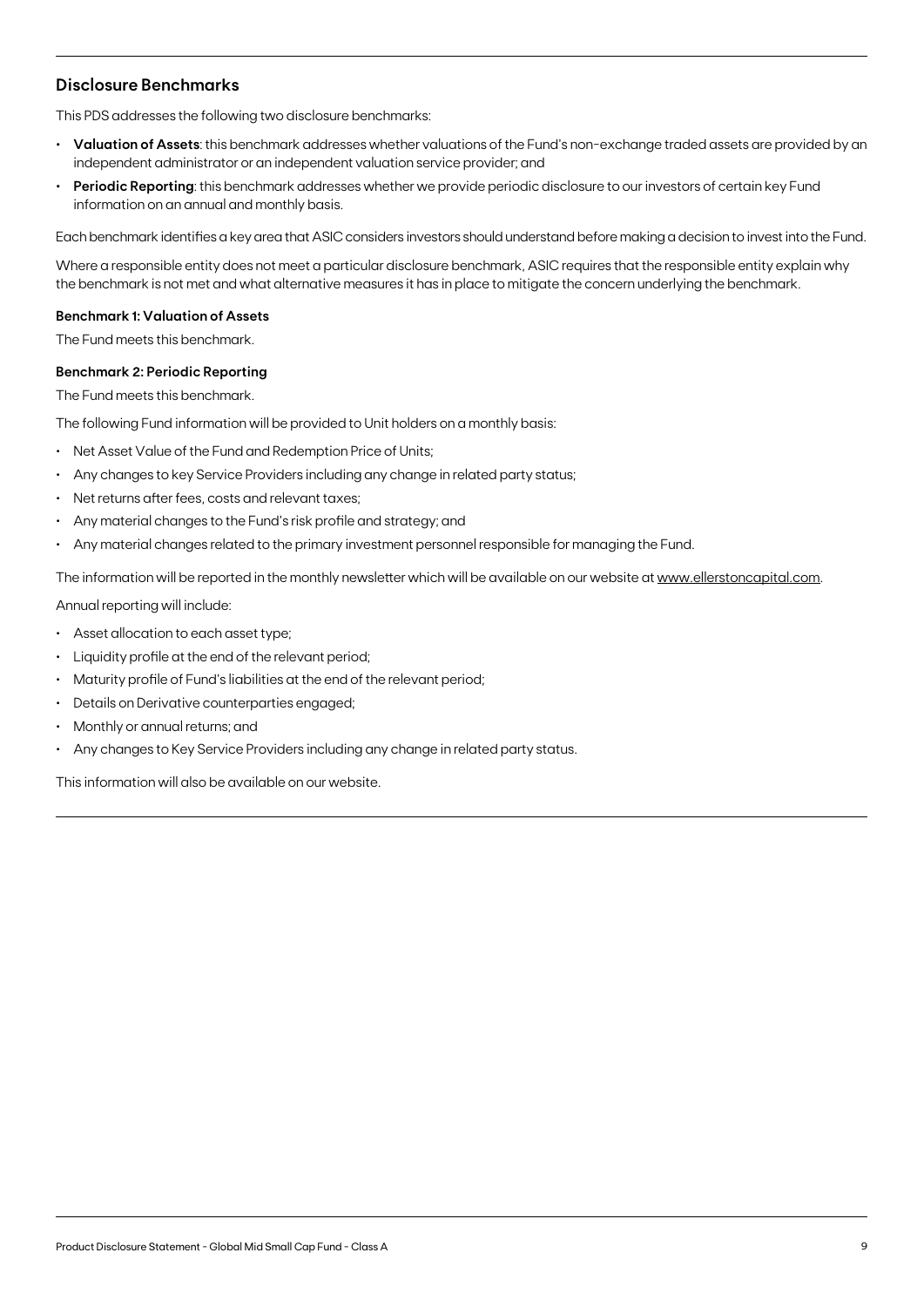# **4. About the Ellerston Global Mid Small Cap Fund**

# **4.1 Fund Overview**

| Investment Objective       | The investment objective of the Fund is to generate a 3% outperformance over the MSCI World Mid Cap Index (NR) (AUD) over a<br>rolling 5 year period, with a focus on risk management and capital preservation. The Fund aims to achieve this by investing in a<br>concentrated portfolio primarily targeting between 20 and 40 Securities. The Fund will be denominated in Australian dollars and<br>currency exposures will be generally unhedged. The Fund seeks to:                                                                                                                                                                                                              |
|----------------------------|--------------------------------------------------------------------------------------------------------------------------------------------------------------------------------------------------------------------------------------------------------------------------------------------------------------------------------------------------------------------------------------------------------------------------------------------------------------------------------------------------------------------------------------------------------------------------------------------------------------------------------------------------------------------------------------|
|                            | • Provide investors with access to global investment opportunities with compelling risk/reward profiles that are<br>complementary to a typical domestic equity portfolio; and                                                                                                                                                                                                                                                                                                                                                                                                                                                                                                        |
|                            | Increase the value of the Fund by allocating capital to a limited number of Securities in which the Manager has the<br>highest conviction.                                                                                                                                                                                                                                                                                                                                                                                                                                                                                                                                           |
| <b>Investment Strategy</b> | The Fund's investment strategy is to construct a concentrated portfolio of Securities using the Manager's distinctively<br>contrarian, high conviction, benchmark independent investment approach. The trade-off between risk and potential returns<br>is improved by implementing the highest conviction ideas from a filtered universe of Securities that the Manager feels are in a<br>period of price discovery and offer an attractive risk/reward dynamic. The focus is on disciplined 'bottom up' stock selection<br>based on rigorous Fundamental analysis. This is overlaid with the Manager's 'top down' assessment of macroeconomic<br>conditions and the market outlook. |
|                            | The strategy will be implemented by the Manager's highly experienced investment team, made up of equity specialists with<br>deep expertise across international and Australian markets.                                                                                                                                                                                                                                                                                                                                                                                                                                                                                              |
|                            | The Fund will have a broad investment universe and will have a mid - small cap bias. The Manager will seek to invest capital<br>where it believes the most compelling risk/reward opportunities exist.                                                                                                                                                                                                                                                                                                                                                                                                                                                                               |
|                            | The filters employed by the Manager aim to identify and capture all opportunities that fit its investment criteria. The Manager<br>is looking for equity investments that are in what we would call a period of price discovery. This may be the result of a spin-off,<br>fallen angel, new CEO being appointed, corporate restructure or post IPO (to name a few). Essentially, it is a period of time that<br>creates a window of opportunity to make an investment with an attractive risk/reward dynamic.                                                                                                                                                                        |
|                            | The Manager may from time to time significantly increase exposure to Cash or Cash-like Investments, which may include<br>circumstances where the Manager believes investment opportunities are limited, to protect capital or to manage liquidity.                                                                                                                                                                                                                                                                                                                                                                                                                                   |
|                            | In following this approach, the Manager aims to allocate capital to Securities they have identified with the most compelling risk/<br>reward profile.                                                                                                                                                                                                                                                                                                                                                                                                                                                                                                                                |
|                            | <b>Portfolio Construction Summary</b>                                                                                                                                                                                                                                                                                                                                                                                                                                                                                                                                                                                                                                                |
|                            | To achieve the target return profile, the Manager will construct a portfolio based on the risk/reward profile of Securities within<br>the investment criteria.                                                                                                                                                                                                                                                                                                                                                                                                                                                                                                                       |
|                            | Individual Security analysis is qualitative, focusing on management, strategy and factors affecting the business, industry and<br>quantitative, focusing on areas such as earnings, cash flow, liquidity, capital structure and balance sheet strength.                                                                                                                                                                                                                                                                                                                                                                                                                              |
|                            | Once the security analysis is complete, the risk/reward profile understood, and the level of conviction assessed, an appropriate<br>position size is determined for inclusion in the portfolio.                                                                                                                                                                                                                                                                                                                                                                                                                                                                                      |
|                            | The Manager will also assess the potential impact of the macroeconomic climate and market outlook on the Fund's investments,<br>sector and geographic exposures. This 'top down' view can be particularly important in establishing the level of conviction in a<br>particular security and therefore its weight in the investment portfolio.                                                                                                                                                                                                                                                                                                                                        |
|                            | The Manager will use the strategy, its investment experience and skill to meet the Fund's return objective.                                                                                                                                                                                                                                                                                                                                                                                                                                                                                                                                                                          |
|                            | Refer to Sections 5.1 and 8 for general and tax related risks associated with the Fund's investments.                                                                                                                                                                                                                                                                                                                                                                                                                                                                                                                                                                                |
|                            | There is no guarantee that the investment objective will be achieved.                                                                                                                                                                                                                                                                                                                                                                                                                                                                                                                                                                                                                |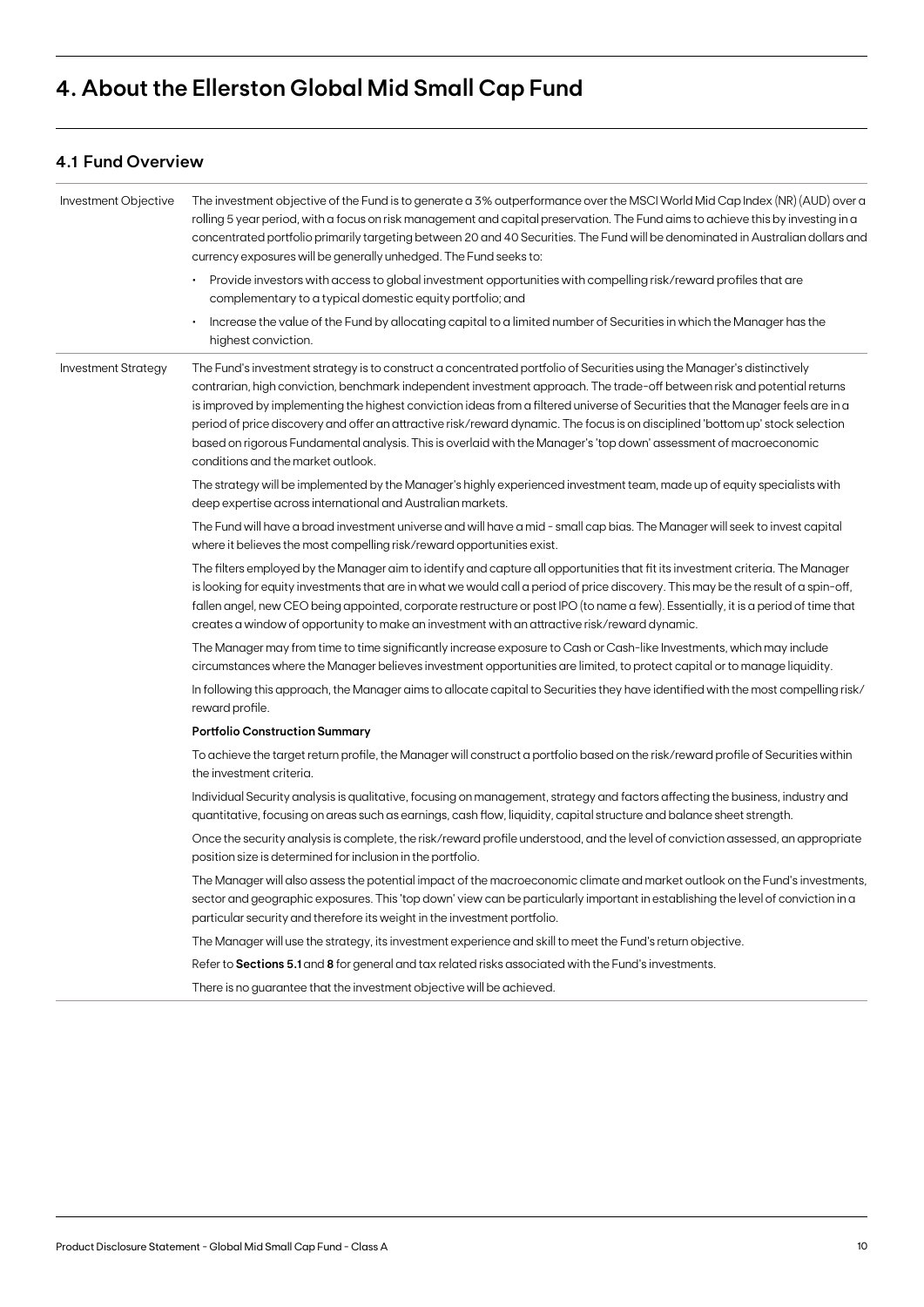| Portfolio Guidelines                                           | MSCI World Mid Cap Index (NR) (AUD)<br>Benchmark                                                                                                                                                                                                                                                                                                                                            |                                                                                              |
|----------------------------------------------------------------|---------------------------------------------------------------------------------------------------------------------------------------------------------------------------------------------------------------------------------------------------------------------------------------------------------------------------------------------------------------------------------------------|----------------------------------------------------------------------------------------------|
|                                                                | Investment universe                                                                                                                                                                                                                                                                                                                                                                         | Securities                                                                                   |
|                                                                |                                                                                                                                                                                                                                                                                                                                                                                             | <b>Exchange Traded and OTC Derivatives</b>                                                   |
|                                                                |                                                                                                                                                                                                                                                                                                                                                                                             | Cash and Cash-like investments                                                               |
|                                                                | <b>Target Number of positions</b>                                                                                                                                                                                                                                                                                                                                                           | Between 20 and 40 Securities                                                                 |
|                                                                | Target maximum position                                                                                                                                                                                                                                                                                                                                                                     | Maximum Security position exposure: 10% of Net Asset Value at the time of investment.        |
|                                                                | exposure                                                                                                                                                                                                                                                                                                                                                                                    | Minimum Net Long exposure limit of 50% for all asset types (excluding foreign exchange).     |
|                                                                |                                                                                                                                                                                                                                                                                                                                                                                             | Maximum Net Long exposure limit of 100% for all asset types (excluding foreign<br>exchange). |
|                                                                |                                                                                                                                                                                                                                                                                                                                                                                             | A minimum of 80% of the portfolio must be invested in Securities.                            |
| Location and Currency                                          | The Fund will invest predominantly outside of Australia, focusing on the United States, UK and Europe with opportunistic<br>allocations to Asia and emerging markets from time to time.                                                                                                                                                                                                     |                                                                                              |
|                                                                | The currency of denomination of investments will generally follow the location of the investments. The Manager intends that<br>the Fund will be generally unhedged, but it is aware of currency and cash exposures and will manage them in line with its<br>macroeconomic and market outlook.                                                                                               |                                                                                              |
| Fund Information and<br>performance                            | Performance information for the Fund will be displayed at www.ellerstoncapital.com. Prospective investors in the Fund can<br>obtain performance information by telephoning (02) 90217701 or by emailing info@ellerstoncapital.com.                                                                                                                                                          |                                                                                              |
| Labour, environmental,<br>social and ethical<br>considerations | The Manager integrates consideration of labour standards or social, environmental or ethical considerations through the<br>application of ESG (Environmental Social and Governance) factors when making investment decisions in respect of the<br>Fund. Such issues may affect the financial performance of an investment and any such financial effect would influence our<br>investments. |                                                                                              |

It is not intended that the Fund will have any material asset (being over 10% of the Net Asset Value of the Fund). Save where specified to the contrary, the above thresholds in the Portfolio Guidelines apply as at the time of the relevant investment. Where a Portfolio Guideline would be breached merely because of any market movements (e.g. as a result of strong performance), capital restructure, corporate action, capital flows or similar event, the Manager will take action to rebalance or reduce relevant positions back to below that threshold within a reasonable timeframe. The above Portfolio Guidelines incorporate the Delta Exposure obtained through Derivatives.

# **4.2 Asset Types**

The table below sets out a sample of the asset types the Fund may invest in and the overall allocation ranges.

| Asset types                                             | Allocation range |
|---------------------------------------------------------|------------------|
| <b>Equities</b>                                         |                  |
| Securities                                              | 80-100%          |
| Cash and fixed interest                                 |                  |
| Cash and Cash-Like Investments                          | $0 - 20%$        |
| <b>Derivatives</b>                                      |                  |
| <b>Exchange Traded</b>                                  | $0 - 50%$        |
| OTC Derivatives (for example foreign exchange forwards) | $0 - 100\%$      |

With respect to the above table, the allocation range to Derivatives represents the fact that the Manager may access investments through Derivatives. The other allocation ranges include allocations that may be obtained through Derivatives.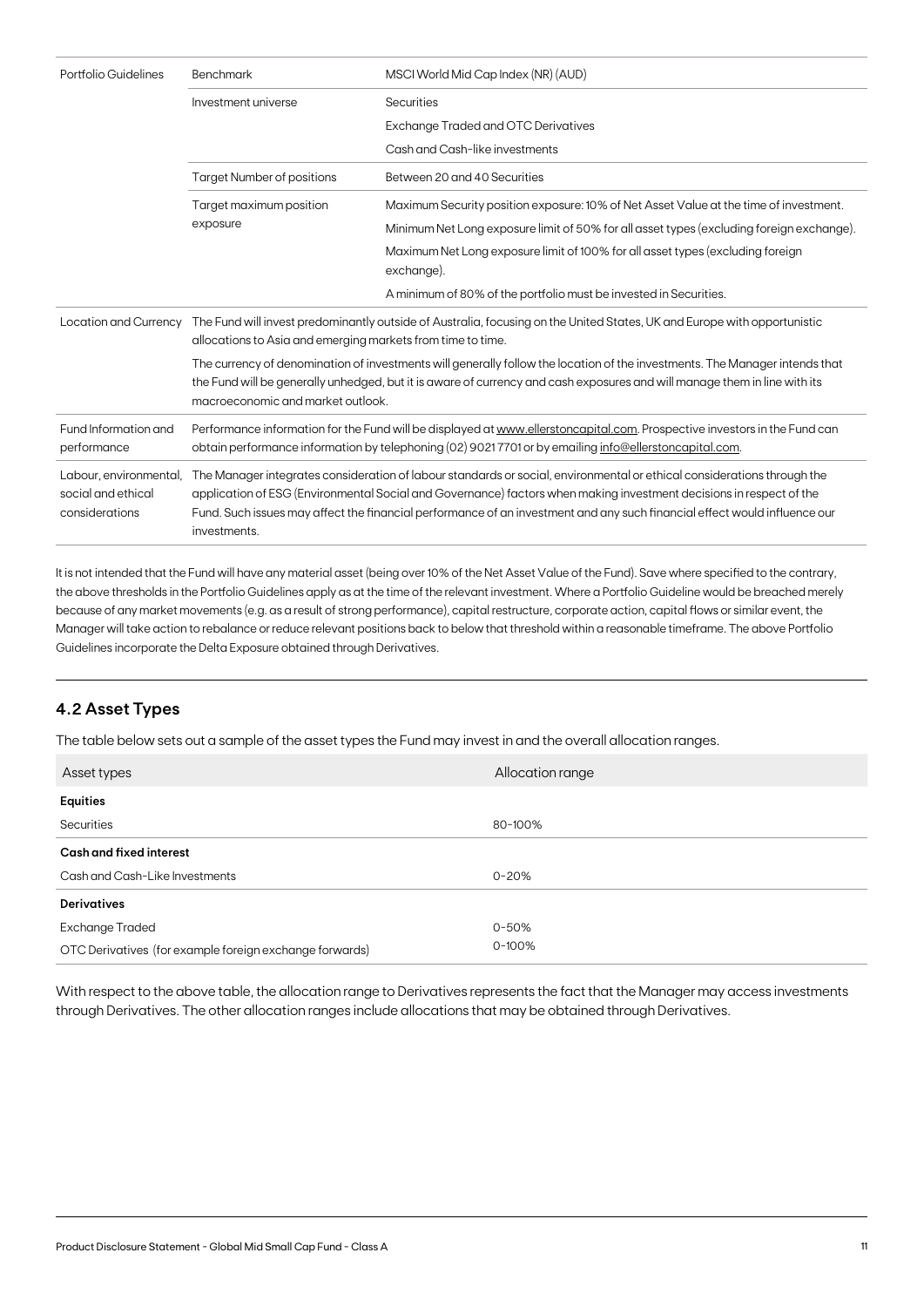#### **Leverage**

The Fund does not borrow and there is no Leverage on a net basis. The Fund may invest in Derivatives which can provide Leverage implicitly. Some Derivatives may have the same effect as borrowing as it allows the Fund's assets to have a larger economic exposure. The use of Leverage could enhance returns, although it may also increase losses and the volatility of returns.

The maximum allocation to Exchange Traded Derivatives is 50% (for example index options) however the Fund will not use Derivatives to increase the Fund's minimum net Long exposure above 50%. Although the gross exposure of the Fund can be higher than 100% (for example the Fund may invest in index put options) but not more than 150%, this does not have the effect of leveraging the total assets of the Fund, because the Fund has a maximum net Long exposure limit of 100% for all asset types (excluding foreign exchange).

There is typically no other Leverage embedded in the underlying assets of the Fund, other than Leverage embedded in holdings of listed Securities.

#### **Sources of Leverage**

Derivatives are typically sourced from Derivative counterparties such as investment banks and brokers. These counterparties are licensed by their local regulatory authority however may not be typically prudentially regulated. Exchange Traded Derivative transactions are cleared through an exchange, which reduces the counterparty risk that is associated with the use of OTC Derivatives (see Risks in **Section 5** for a discussion of counterparty risk).

#### **Worked Example**

A worked example of the impact of Leverage through the use of Derivatives is set out below.

This example assumes that the Fund is fully invested in accordance with the maximum net Long exposure limit of 100% for all asset types (excluding foreign exchange).

In this example for every \$100 invested in the Fund, the Fund will have \$100 of Long exposure including any implicit leverage from the use of Derivatives. A 10% increase in the value of the Fund's assets (including Derivatives, but excluding foreign exchange) would result in a 10% increase in the overall value of the Fund, while a 10% decrease in the value of the Fund's assets would result in a 10% reduction in the overall value of the Fund.

Please note that the above example has been provided for reference purposes only. Any assumptions underlying these examples are hypothetical only.

See **Section 5.1** for risks associated with the use of Leverage.

#### **Collateral**

The Fund may use the assets of the Fund as security or collateral for Derivatives.

With respect to Exchange Traded Derivatives, the exchange does not take similar security however the Fund may be subject to initial and subsequent margin calls which are required to be paid by the Fund. See **Section 5.1** for more detail regarding the risks associated with the above.

#### **Derivatives**

The Fund may use Derivatives as part of its overall investment strategy, including but not limited to:

- To increase/decrease overall portfolio and country exposures;
- Investing indirectly where the Manager determines that investing indirectly would, for example, be commercially advantageous, tax efficient or provide a more practicable means of access to the relevant investment;
- Hedging (foreign currency or the downside risk for part or all of the Fund's portfolio); or
- Short term portfolio management purposes, for example obtaining economic exposure to the market whilst physical exposures are being bought.

The Fund may utilise any type of Derivative, including Exchange Traded Derivatives such as Futures and Options and OTC Derivatives, such as Swaps, Options and forward contracts (for example over currencies).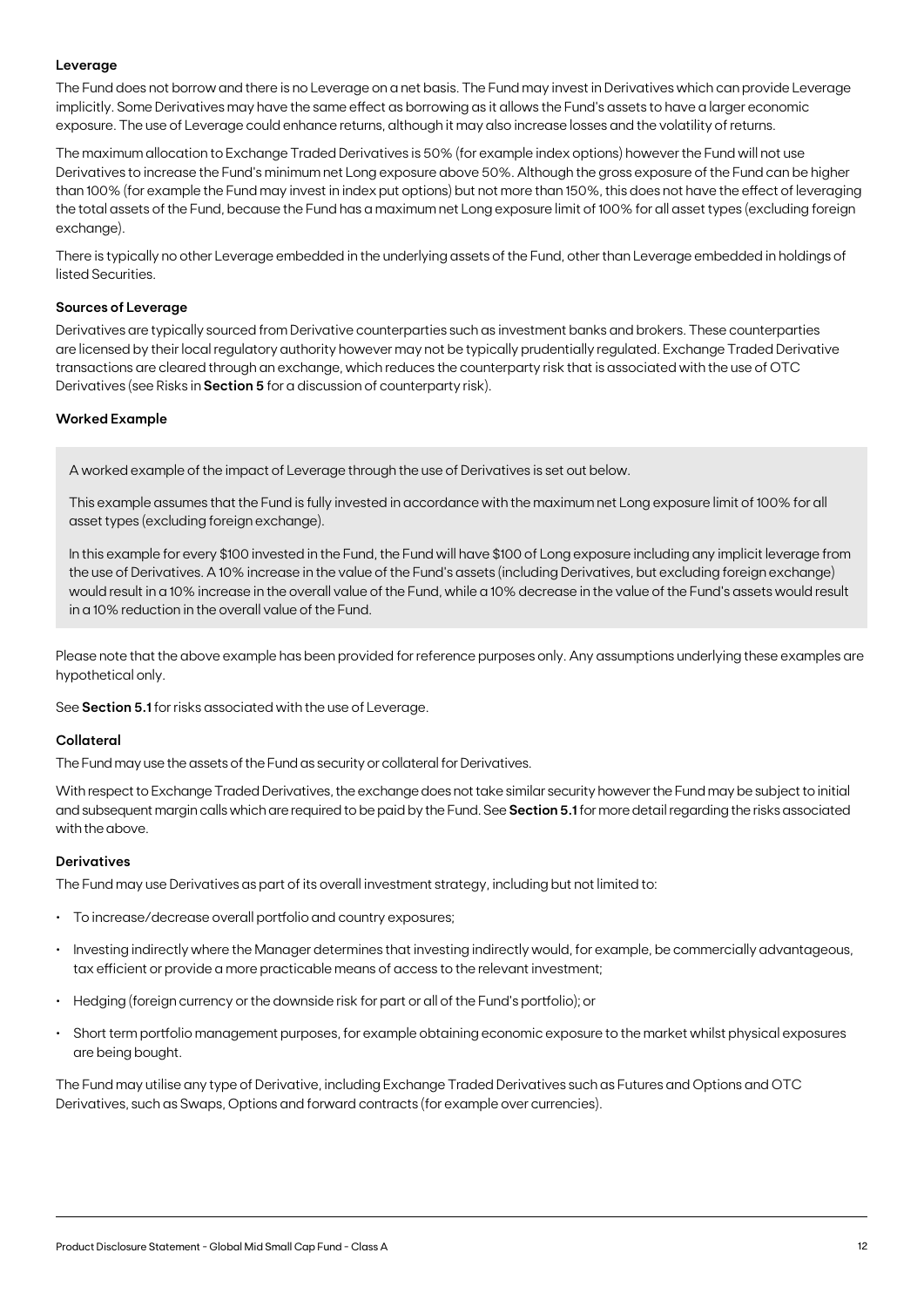#### **Derivative Counterparties**

The Manager engages reputable and regulated investment banks and brokerage firms as Derivative counterparties after conducting due diligence on factors such as their regulatory status, past disciplinary actions and compliance systems. The Fund also conducts a detailed legal review of relevant agreements (including with a view to protecting against counterparty risk).

See **Section 5.1** for risks associated with Derivatives. Also see "Collateral" above for information regarding the risk of providing collateral.

#### **Liquidity**

The Manager reasonably expects to realise at least 80% of its assets, at the value ascribed to those assets in calculating the Fund's Net Asset Value, within 10 days.

#### **Key Dependencies**

The key dependency underpinning the investment strategy is the research, analysis, skill and experience of the Manager. With the investment techniques available to the Fund, the Fund aims to generate alpha on each investment that is, generating a profit which is not dependent on the general movements of the market (e.g. market conditions or interest rates) but rather on the skill of the Manager.

#### **Key Risks**

See **Section 5.1** for key risks associated with the investment strategy.

# **4.3 Hedging**

The Fund may have an exposure to fluctuations in foreign currencies to the extent that the Manager invests in international Securities. Whilst currency exposures will be generally unhedged, the Manager may elect to hedge this foreign currency exposure. There is no guarantee that any hedging will be successful. The cost of implementing hedging may be significant.

See **Section 5.1** for risks associated with hedging.

### **4.4 Risk Management Strategy**

The Manager has risk management processes in place including actively monitoring the Fund's exposure, liquidity and undertaking due diligence. The Fund's portfolio is regularly monitored and reviewed. Counterparty risks associated with OTC Derivatives are managed by reviewing the open positions to assess the quantum of exposure and monitoring the credit risk associated with each.

The Manager's risk management process also includes a comprehensive compliance framework. This framework includes compliance policies, training, monitoring and maintaining a Compliance Plan and a Compliance Committee. The Compliance Plan sets out how the Manager will ensure compliance with both the Corporations Act and the Constitution. The Compliance Committee comprises one representative from the Manager and two external representatives. It monitors the Fund's adherence with the Compliance Plan. The independent members of the Committee are highly experienced and qualified individuals and are responsible for monitoring all of the Manager's registered schemes. The Compliance Plan is audited externally on an annual basis. The Manager has a compliance team, the head of which reports directly to the Board. The Manager also segregates the Manager's staff that make investment decisions from those that are responsible for administering the Fund.

The Manager maintains business continuity and disaster recovery plans. The accounting role for the Fund is performed by the Administrator, an independent third party. The financial statements are audited annually.

# **4.5 Changes to the Investment Objective and Strategy**

The Manager may change at any time the investment objective and strategy to meet current market conditions. Where a change is not materially adverse to Unit holders the information may be made available at: [www.ellerstoncapital.com](http://www.ellerstoncapital.com). Otherwise Unitholders will be given 30 Business Days' prior notice.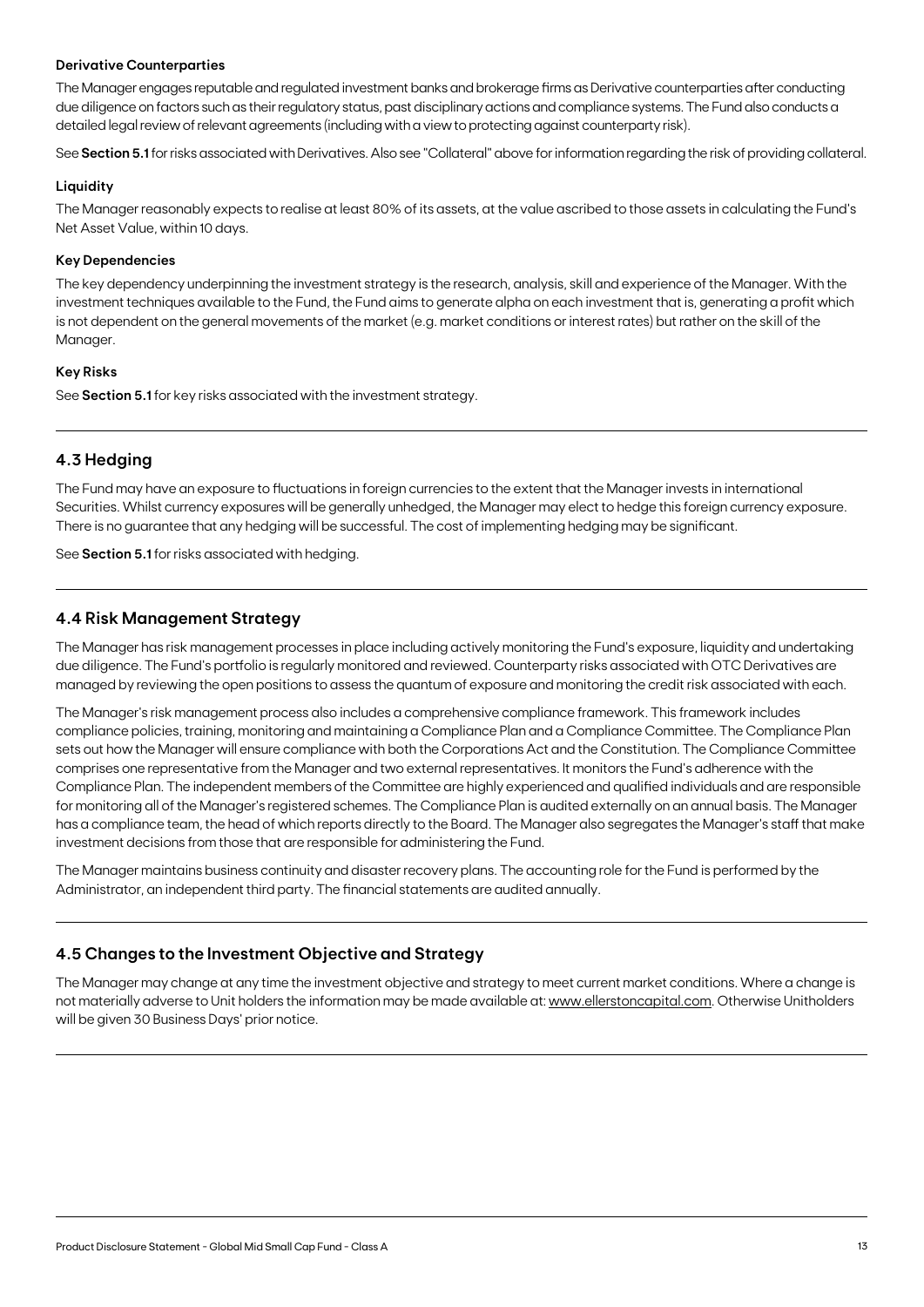# **4.6 Fund Structure**

The Fund is an Australian unit trust registered as a managed investment scheme under the Corporations Act. The Fund may invest directly in financial investments or access its portfolio of assets through investments in entities managed by the Manager. The Fund may invest through other managed investment schemes (both registered as such under the Corporations Act and un-registered schemes) of which the Manager is responsible entity/trustee however it currently does not do so. To the extent that it does, the Manager will waive or set off additional management and performance fees payable to it in respect of such investments so that Unit holders only bear the fees set out in **Section 6**. The Manager does not anticipate investing through other schemes of which it is not the responsible entity/trustee.

#### **Investment Structure**

The diagram below indicates how the Fund invests in assets.

| <b>Unit holders</b>                                                   |
|-----------------------------------------------------------------------|
| Unit holders invest monies into the Fund.                             |
| <b>Fund</b> - The Manager also acts as the Responsible Entity         |
| The Manager invests all of the Fund's assets directly in investments. |
| Investments                                                           |

# **4.7 Key Service Providers to the Fund**

| Role                              | Provider                             | Key functions                                                                                                      |
|-----------------------------------|--------------------------------------|--------------------------------------------------------------------------------------------------------------------|
| Responsible entity<br>and Manager | Ellerston Capital Limited            | Responsible entity of the Fund.<br>Managing the Fund's investments.<br>See Section 2.                              |
| Administrator and<br>Custodian    | State Street Australia Limited       | Holds custody of the Fund's assets.<br>Investment accounting, Fund accounting and Net Asset Value<br>calculations. |
| Registrar                         | Mainstream Fund Services Pty Limited | Investor services and Fund registry.                                                                               |
| Auditor                           | Ernst & Young                        | Auditing annual financial accounts and the Fund's compliance plan.                                                 |

Cash may be held on deposit with one or more Australian banks.

Each Key Service Provider has entered into a service agreement which sets out the Service Provider's obligations to the Fund. The Manager monitors the performance of the key Service Providers on an ongoing basis to determine their compliance with service agreement obligations (e.g. receiving compliance attestations).

There are no related party relationships within the above structure. All arrangements are on an arm's length basis. All the entities described in this section are Australian. See **Section 5.1** for risks relating to the above, in particular counterparty risks.

### **4.8 Classes of Units in the Fund**

The Fund may issue additional classes of units at a future date.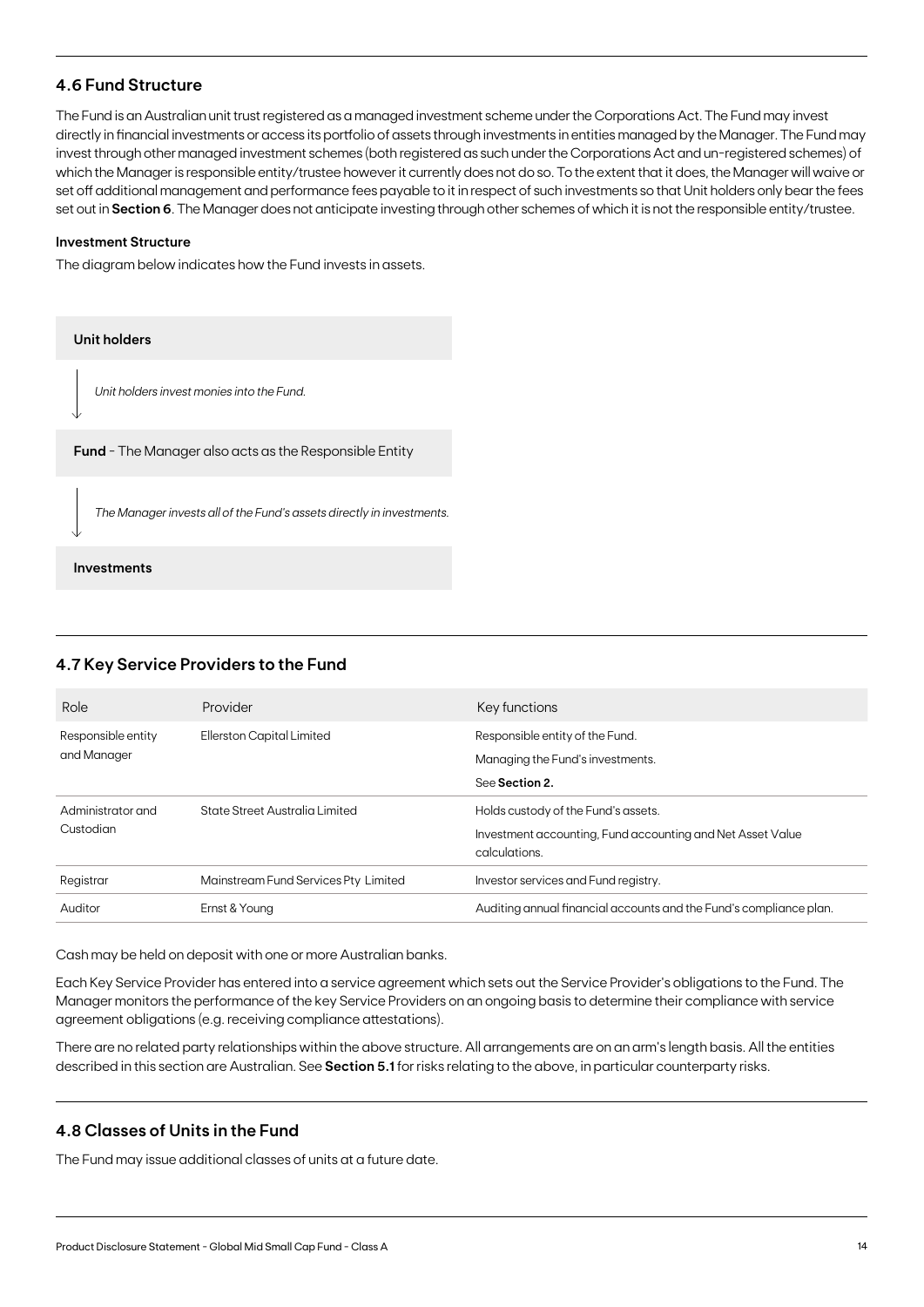# **5. Risks**

An investment in the Fund entails risks. There can be no assurance that the Fund's investment objective will be achieved. Investors should consider any investment in the Fund as a supplement to an overall investment portfolio and should invest only if they are willing to undertake the risks involved. Unit holders in the Fund could lose some or all of their investment in the Fund.

Investors should consider the following risks in determining whether an investment in the Fund is suitable for them. They should seek professional advice before investing. The summary below is a guide only and not an exhaustive list of all the risks of investing in the Fund.

# **5.1 Risk applicable to the Fund**

#### **Manager Risk**

The success of the Fund depends upon the ability of the Manager to develop and implement its investment strategy and identify investment opportunities that achieve the Fund's investment objective. The investment performance of the Fund is dependent on the talents, professional networks and efforts of key personnel within the Manager.

The Manager may lose key personnel (see **Section 2**) which could impact on its ability to continue to implement the Fund's investment strategy.

#### **Counterparty and Service Provider Risk**

Default by any of the Fund's counterparties or Service Providers may cause losses to the Fund. Counterparties and Service Providers may also hold security over the Fund's assets so that they rank ahead of Unit holders in recovering the assets of the Fund. The Manager will seek counterparties and Service Providers which have a low risk of defaulting, although these risks cannot be eliminated entirely.

#### **Derivatives**

The Fund may invest in Derivatives (including Futures, foreign exchange contracts and stock and index Options) which are sophisticated financial products. Derivatives may give rise to Leverage and hence have the potential to cause losses that are large in proportion to the money invested in them. Refer to **Section 4.2** for more details about how Derivatives are used and the risks set out in "Leverage" below. The use of Derivatives also gives rise to counterparty risks as set out above.

#### **Past Performance and History**

There can be no assurance that the Fund will achieve its investment objective. The Fund's past performance information should not be relied upon as (and is not) an indicator of future performance.

#### **Leverage**

The Fund may invest in Derivatives that have the same effect as borrowing. This could enhance returns, although it may also increase losses. Leverage may produce more volatile returns compared to investing without making use of Leverage. Refer to **Section 4.2** for further details.

The amount invested in Derivatives at any point in time may be substantial. If the Fund were forced to liquidate its portfolio by counterparty on short notice this could result in significant losses to Unit holders.

#### **General Investment Risk**

Like most investments, the investment returns on each of the Fund's investments may be subject to economic variables (including interest rates, unemployment, inflation and economic growth), market conditions, factors impacting particular investments and government policy. These factors are generally beyond the control of the Manager. The Fund attempts to reduce the majority of market risk however the Fund may not be successful in this regard.

Investments in Securities can rise or fall in value due to the operational and financial circumstances of the issuer of those Securities such as the state of their underlying businesses (including the level of debt they carry, the availability of debt financing and level of interest rates), their profits, earnings and cash flows. Any movements in the value of these Securities may be magnified through the use of Derivatives.

#### **Foreign Investment Risk**

The Fund may, through its foreign investments (including emerging markets) and exposure to foreign currencies, have exposure to risks not usually associated with investing in Australia and other developed markets such as political, social and economic instability, difficulty in enforcing legal rights, unforeseen taxes and less stringent regulatory protections, reporting and disclosure. These factors may affect the value of the Fund, volatility of the Fund's returns and liquidity of the Fund's investments.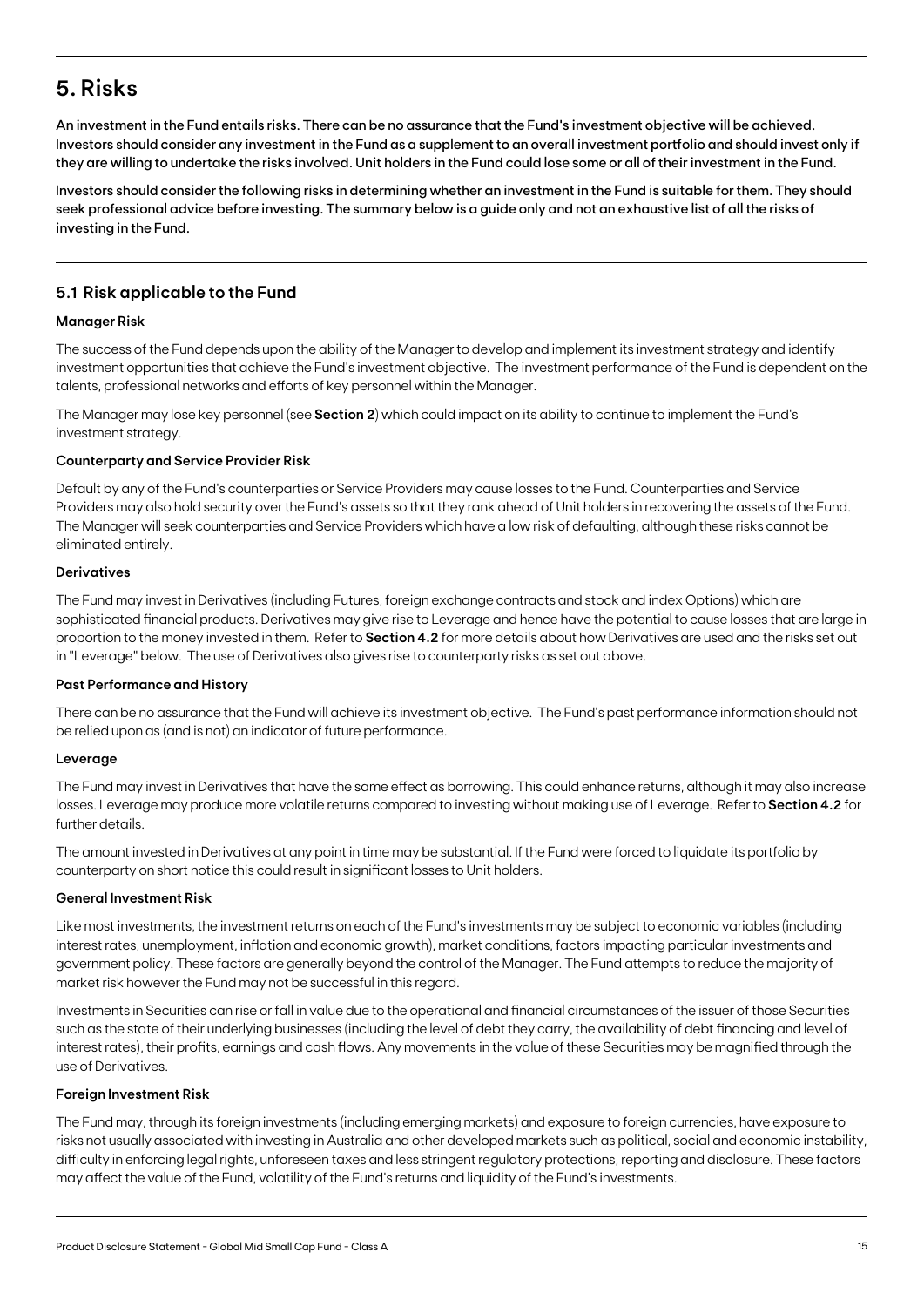### **Currency Risk**

The Fund will have foreign currency exposure. Foreign exchange fluctuations may have a positive or adverse impact on the investment returns of the Fund. The Fund's foreign currency exposure may be over or under hedged or not hedged at all. It may not always be possible to hedge all foreign currency exposures and there is no guarantee that hedging will be successful.

The Fund may also hedge the exposure of the other investments in the Fund against investment loss, but is under no obligation to do so. There is no guarantee that any hedging will be successful. The cost of implementing hedging may be significant.

#### **Concentration Risk**

There is potential for volatility due to the lack of diversity with the investment portfolio. The lower the number of investments, the higher the concentration and, in turn, the higher the potential volatility.

#### **Regulation**

Regulation of the Manager, the Fund and its investments may change, which may impact on the investment returns and nature (e.g. ability to trade investments internationally) of the Fund.

#### **Tax**

The taxation of the Manager, the Fund and its investments is complex and dependent on the taxation laws and the manner in which these are interpreted and administered by the government agencies and courts. The relevant taxation laws and the manner in which they are interpreted and/or administered by the government agencies and courts may change. Such changes may impact on the investment returns and their character. See **Section 8** for further details.

#### **Redemption and Liquidity Risk**

Redemptions from the Fund may be limited in the situations described in **Section 7.2**. The Fund may not be able to promptly liquidate some of its investments at an amount close to their fair value, or liquidate them at all. This would cause losses to the Fund or reduce the ability of Unit holders to redeem from the Fund.

#### **Pandemic Risk**

The impact of pandemics may have adverse implications on the Fund's ability to achieve its investment objectives.

### **5.2 Risk Management**

See **Section 4.4** for information about the Manager's risk management strategies.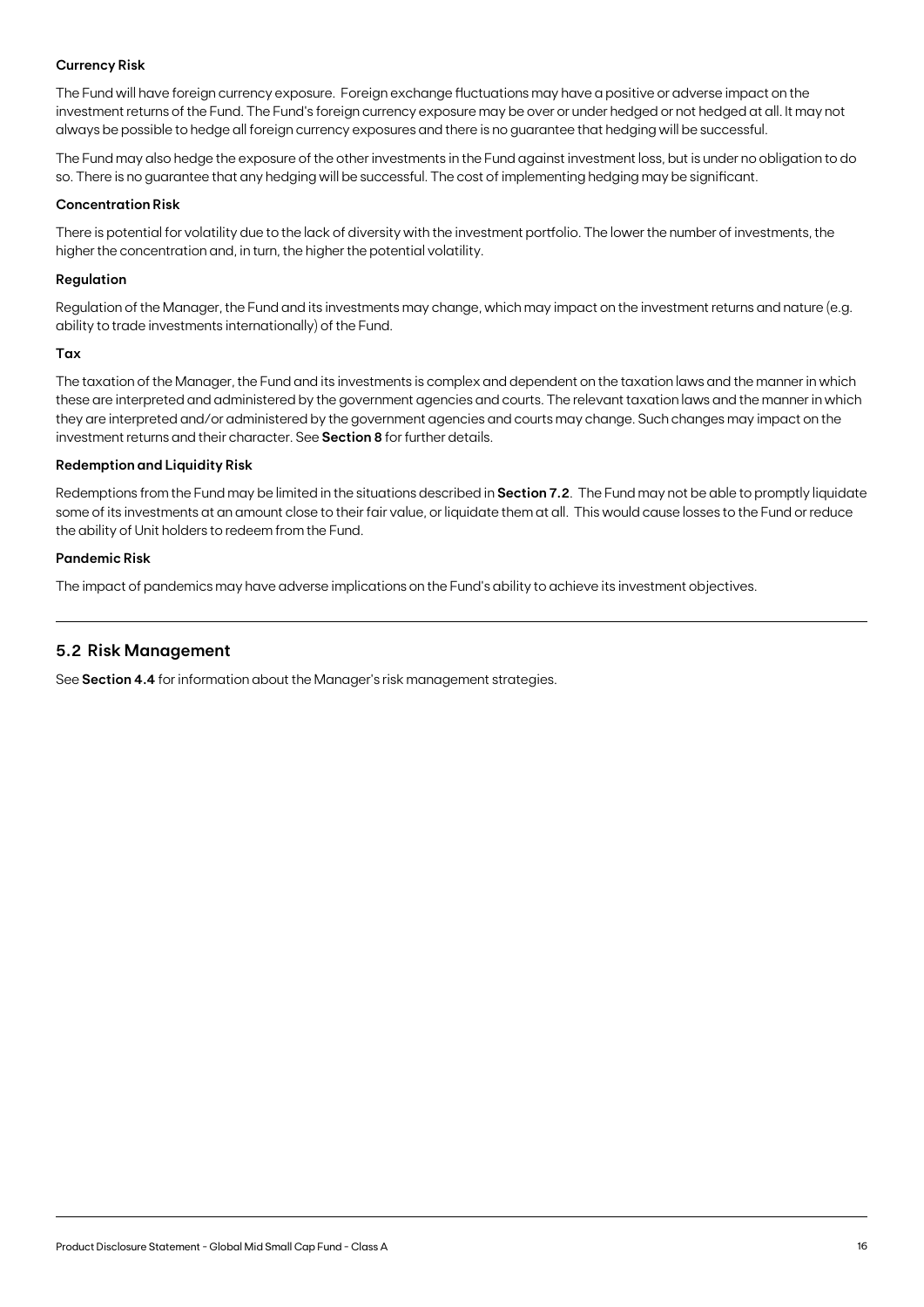# **6. Fees and Other Costs**

**Consumer Advisory Warning:** The warning below is required by law.

#### **Did you know?**

Small differences in both investment performance and fees and costs can have a substantial impact on your long-term returns.

For example, total annual fees and costs of 2% of your account balance rather than 1% could reduce your final return by up to 20% over a 30-year period (for example, reduce it from \$100,000 to \$80,000).

You should consider whether features such as superior investment performance or the provision of better member services justify higher fees and costs.

You may be able to negotiate to pay lower contribution fees and management costs where applicable. Ask the Fund or your financial adviser.

#### **To Find Out More**

If you would like to find out more, or see the impact of the fees based on your own circumstances, the Australian Securities and Investments Commission (ASIC) website (www.moneysmart.gov.au) has a managed funds fee calculator to help you check out different fee options.

### **6.1 Fees and Other Costs**

This document shows fees and other costs that you may be charged. These fees and costs may be deducted from your money, from the returns on your investment or from the assets of the Fund as a whole.

Taxes are set out in another part of this document.

**You should read all the information about fees and costs because it is important to understand their impact on your investment.**

| Type of Fee and Cost                                                                                   | Amount <sup>1</sup>                                                        | How and When Paid                                                                                                                                                                                                                                      |
|--------------------------------------------------------------------------------------------------------|----------------------------------------------------------------------------|--------------------------------------------------------------------------------------------------------------------------------------------------------------------------------------------------------------------------------------------------------|
| Fees when your money moves in or out of the Fund                                                       |                                                                            |                                                                                                                                                                                                                                                        |
| <b>Establishment fee:</b>                                                                              | Nil.                                                                       | Not applicable.                                                                                                                                                                                                                                        |
| The fee to open your investment.                                                                       |                                                                            |                                                                                                                                                                                                                                                        |
| Contribution fee <sup>2</sup> :                                                                        | Nil.                                                                       | Not applicable.                                                                                                                                                                                                                                        |
| The fee on each amount contributed to your investment.                                                 |                                                                            |                                                                                                                                                                                                                                                        |
| Withdrawal fee <sup>2</sup> :                                                                          | Nil.                                                                       | Not applicable.                                                                                                                                                                                                                                        |
| The fee on each amount you take out of your investment.                                                |                                                                            |                                                                                                                                                                                                                                                        |
| Exit fee:                                                                                              | Nil.                                                                       | Not applicable.                                                                                                                                                                                                                                        |
| The fee to close your investment.                                                                      |                                                                            |                                                                                                                                                                                                                                                        |
| Management Costs <sup>3</sup> : The fees and costs for managing your investment payable to the manager |                                                                            |                                                                                                                                                                                                                                                        |
| Management Fee                                                                                         | 0.75% per year of the Net Asset Value<br>$$187.50$ per \$25,000).          | Calculated and accrued daily and paid from<br>the assets of the Fund monthly in arrears. The<br>Management Fee is reflected in the Unit price. The<br>amount of this fee may be negotiated with the<br>Manager. Refer to Section 6.2 for more details. |
| Expenses                                                                                               | Estimated at 0.20% per year of the Net<br>Asset Value (\$50 per \$25,000). | Calculated and accrued daily and paid from the<br>assets of the Fund when the amounts are due.<br>These expenses are reflected in the Unit price.<br>Refer to Section 6.2 for more details.                                                            |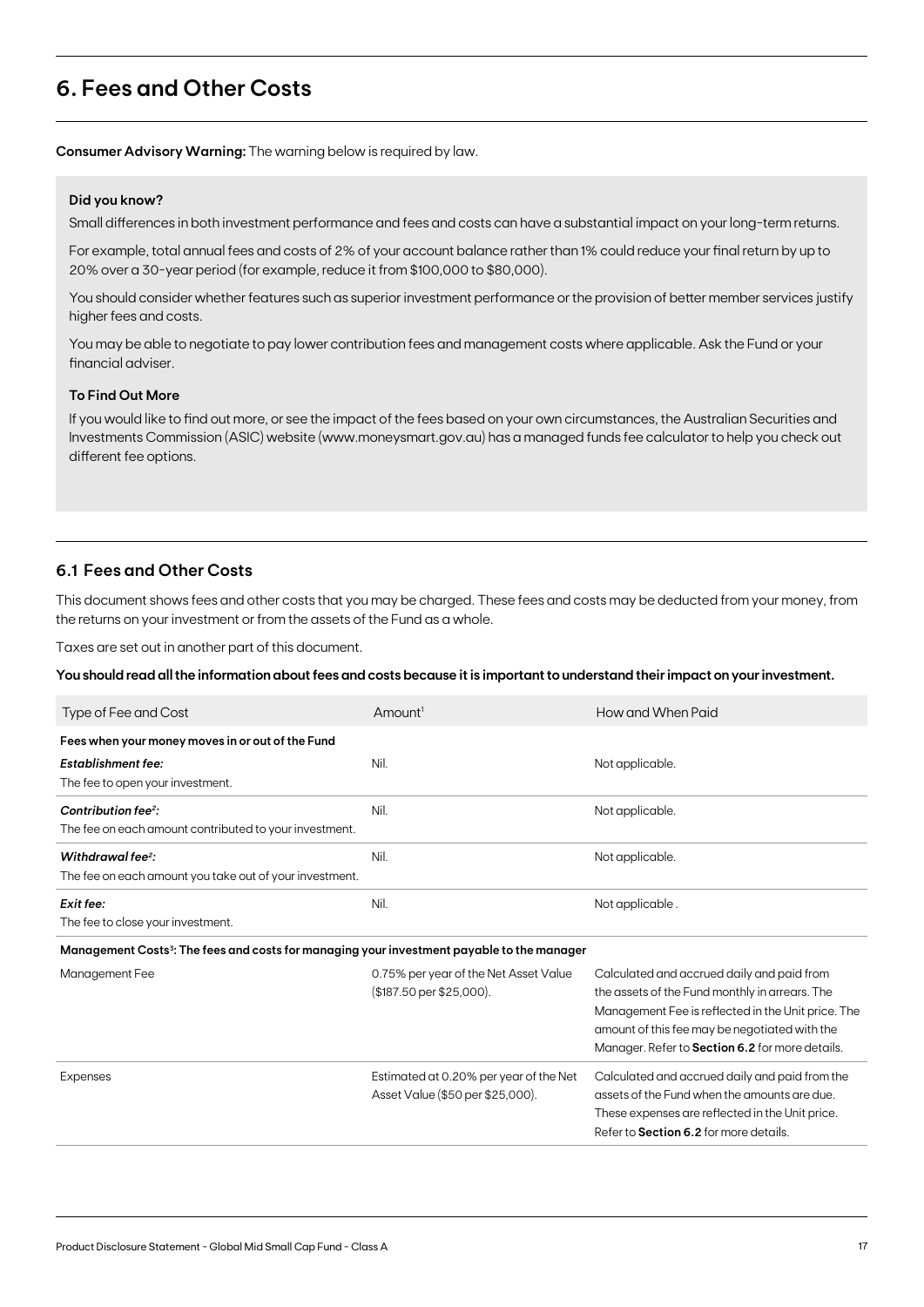| Type of Fee and Cost                                                                | $A$ mount <sup>1</sup>                                                                                               | How and When Paid                                                                                                                                                                 |
|-------------------------------------------------------------------------------------|----------------------------------------------------------------------------------------------------------------------|-----------------------------------------------------------------------------------------------------------------------------------------------------------------------------------|
| Performance Fee                                                                     | 10% of the investment return over the<br>Benchmark return, after recovering any<br>underperformance in past periods. | Calculated and accrued daily and paid from the<br>assets of the Fund after 30 June each year in<br>arrears. The performance fee is reflected in the Unit                          |
|                                                                                     | Estimated at 0.50% p.a. of the Net Asset<br>Value of each Unit (\$125 per \$25,000).                                 | price. Refer to Section 6.2 for more details.                                                                                                                                     |
| Fees and costs for managing your investment not payable to the Manager <sup>2</sup> |                                                                                                                      |                                                                                                                                                                                   |
| Indirect Costs <sup>3</sup>                                                         | Estimated at 0.34% p.a. of the Net<br>Asset Value (\$85 per \$25,000).                                               | Indirect Costs are variable and are deducted from<br>the assets of the Fund when they are incurred.<br>These costs are not charged separately and are<br>not paid to the Manager. |
| Service fees                                                                        |                                                                                                                      |                                                                                                                                                                                   |
| <b>Switching fee:</b><br>The fee for changing investment options.                   | Nil                                                                                                                  | Not applicable.                                                                                                                                                                   |

Notes:

1. All fees set out in this **Section 6** are inclusive of the net effect of Goods and Services Tax (GST) (i.e. includes GST net of input tax credits). The Fund may not be entitled to claim a reduced input tax credit in all instances.

2. You may also incur the Buy/Sell Spread when your money moves in or out of the Fund. Please refer to **Section 6.2** "Buy/Sell Spread" for further details.

3. Management costs do not include the Fund's transactional and operational costs. These amounts include any other indirect costs and may vary in future years. Refer to **Section 6.2** for more details.

These amounts do not include any other indirect costs and may vary in future years. Refer to **Section 6.2** for more details.

# **6.2 Additional Explanation of Fees and Costs**

#### **GST**

All fees set out in this **Section 6** are inclusive of the net effect of Goods and Services Tax (GST) (i.e. includes GST net of input tax credits). The Fund may not be entitled to claim a reduced input tax credit in all instances.

#### **Management Costs**

Management Costs are the ongoing Management Fee, estimated Indirect Costs, Expenses and Performance Fee.

Management Costs are paid by the Fund (i.e. they are not charged directly to your account). Management Costs do not include the Buy/Sell Spread (see "**Buy/Sell Spread**" below).

The Management Costs are estimated to be 1.79% per year of the Net Asset Value (\$447.50 per \$25,000) comprising the Management Fee of 0.75% per year, estimated Expenses of 0.20% per year, estimated Performance Fee of 0.50% per year and estimated Indirect Costs of 0.34% per year.

#### **Management Fee**

The Manager will be paid a Management Fee of 0.75% per year of the Net Asset Value. The Management Fee is calculated and accrued daily and paid from the Fund monthly in arrears. The Management Fee is reflected in the Unit Price. The amount of this fee for wholesale clients (as defined in the Corporations Act) may be negotiated with the Manager (see "Rebate for Wholesale Clients" below).

#### **Expenses**

All costs or general expenses incurred (or that will be incurred) by the Manager in connection with the management of the Fund and the Offer are payable out of the Fund. The Manager is responsible for providing at its cost all office personnel, office space and office facilities required for the performance of its services. The Fund will pay all other expenses incidental to its operations, including, but not limited to, fees payable to the Fund's Service Providers (e.g. Administrator and Registry) and their out of pocket expenses incurred on behalf of the Fund, taxes imposed on the Fund or the Manager; governmental charges and duties; the Fund's advisers (e.g. legal, accounting and audit); printing and distributing the PDS, subscription materials, marketing materials and any reports and notices to Unitholders or prospective Unitholders. The Fund may also pay unanticipated expenses arising from its business, such as litigation and indemnification expenses. The total of these ongoing expenses is estimated at 0.20% per year of the Net Asset Value (\$50 per \$25,000). However, the actual ongoing expenses may be higher than this estimate.

#### **Performance Fee**

The Manager is entitled to a Performance Fee for outperforming the Benchmark. The Performance Fee is a way of providing an incentive for the Manager to strive to continually produce returns above the Benchmark and is in addition to the Management Fee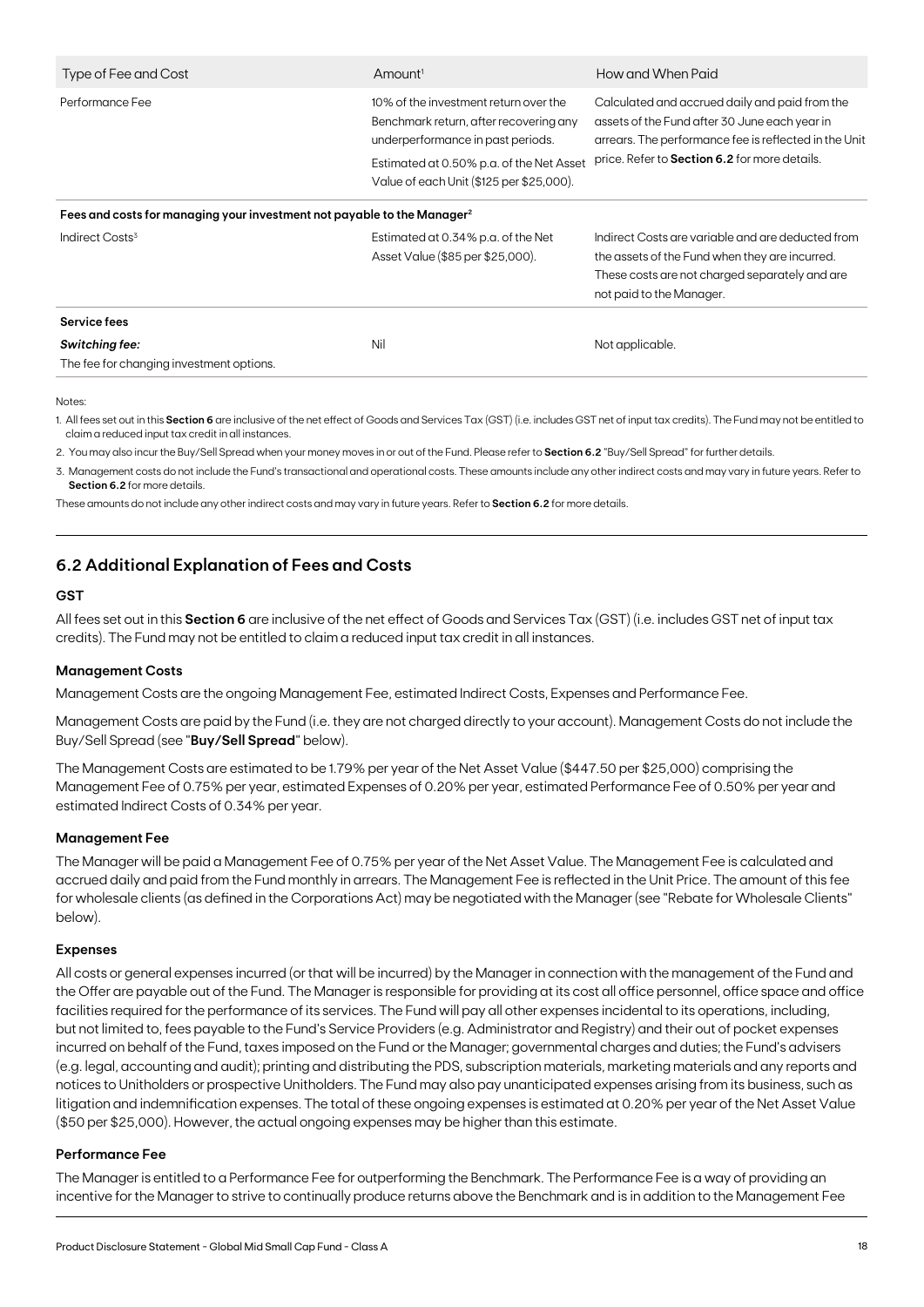and so forms part of the Management Costs charged to Unitholders.

The Performance Fee is equal to 10% of the amount by which the accumulated investment return exceeds the accumulated return of the Benchmark during each financial year (Calculation Period). The Performance Fee is estimated to be 0.50% of the Net Asset Value of the Fund.

If the Fund underperforms against the Benchmark during a Calculation Period, a Performance Fee will not be paid. Any underperformance will be carried forward to the following Calculation Period and must be recouped before any Performance Fees can be accrued or be paid.

The Performance Fee is accrued in the Unit price. The Performance Fee is payable at the end of each Calculation Period. The Manager may alter the Calculation Period. We will notify you of any change to the Calculation Period.

The investment return is the positive or negative change in the Net Asset Value per Unit after deducting Management Fees but before any accrued Performance Fees and distributions (whether income or capital). Further adjustments may be made for subscriptions and redemptions and capital restructures.

The investment return and the Benchmark return are calculated at the end of each Business Day and are accumulated.

The Manager has no obligation to restore to the Fund Performance Fees previously earned and paid, notwithstanding a loss in a subsequent Calculation Period. Where Units are redeemed during a Calculation Period, any accrued Performance Fees in respect of those Units may become due and payable to the Manager. If the Manager is removed as responsible entity of the Fund before the end of a Calculation Period, then the Performance Fee will be calculated and paid as though the date of removal were the end of the Calculation Period.

The Performance Fee is calculated on the performance of the Units and not the performance of an individual Unit holder's investment. As a result, the actual Performance Fee payable on the Unit holder's investment may be affected by the timing of that person's applications and redemptions or by Unitholders as a whole.

The Manager may elect to receive part of its Management Fee and/or Performance Fee in the form of Units in the Fund. Any Units issued to the Manager will be at the Application Price for those Units applicable at that time. No Buy/Sell Spread will be payable on the issue of these Units.

#### **Worked Example of Performance Fee**

The example that follows is for the purpose of illustrating how Performance Fees may be calculated only.

The example assumes that the investment return of the Fund and the Benchmark is steady during the course of the Calculation Period. In reality, the investment return of the Fund and the Benchmark will vary during the course of the Calculation Period. The example also assumes that no subscriptions or redemptions are made during the Calculation Period.

Importantly, the example assumes the investment return of the Fund has exceeded the return of the Benchmark. Note that the investment return of the Fund and the Benchmark is for illustrative purposes only and is not an indication of future performance. Future performance may differ from that used in this example.

The value of your Units at the beginning of a Calculation Period is \$100,000 and at the end of the Calculation Period (before accruing any Performance Fee) is \$105,050.

The investment return for the Calculation Period is 5.05%, namely 5.05% x \$100,000 = \$5,050. The return on the Benchmark is 2.05%, namely 2.05% x \$100,000 = \$2,050.

The Performance Fee is 10% x (\$5,050-\$2,050) = \$300.

For each \$100,000 that you have invested in Units at the beginning of the Calculation Period, you would have earned \$5,050 and been charged \$300 in Performance Fees.

### **Indirect Costs**

In general, Indirect Costs are any amounts that reduce the returns on the Units that is paid from, or the amount or value of, the income or assets of the Fund (including an underlying investment of the Fund). They also include costs associated with investments incurred with underlying funds and investments in certain derivatives in underlying funds. Indirect costs are reflected in the Unit price of your investment in the Fund.

The Manager estimates the Indirect Costs of the Fund to be 0.34% p.a. of the Net Asset Value of the Fund.

#### **Transactional and Operational Costs**

The Fund may incur transactional and operational costs such as brokerage, settlement, exchange fees and clearing costs. Transactional and operational costs are additional costs to Unitholders that are deducted from the assets of the Fund. Such costs are recovered as they are incurred and reflected in the Unit price. Transactional and operational costs may vary as the turnover in the underlying assets may change substantially as investment and market conditions change, which may affect the level of transactional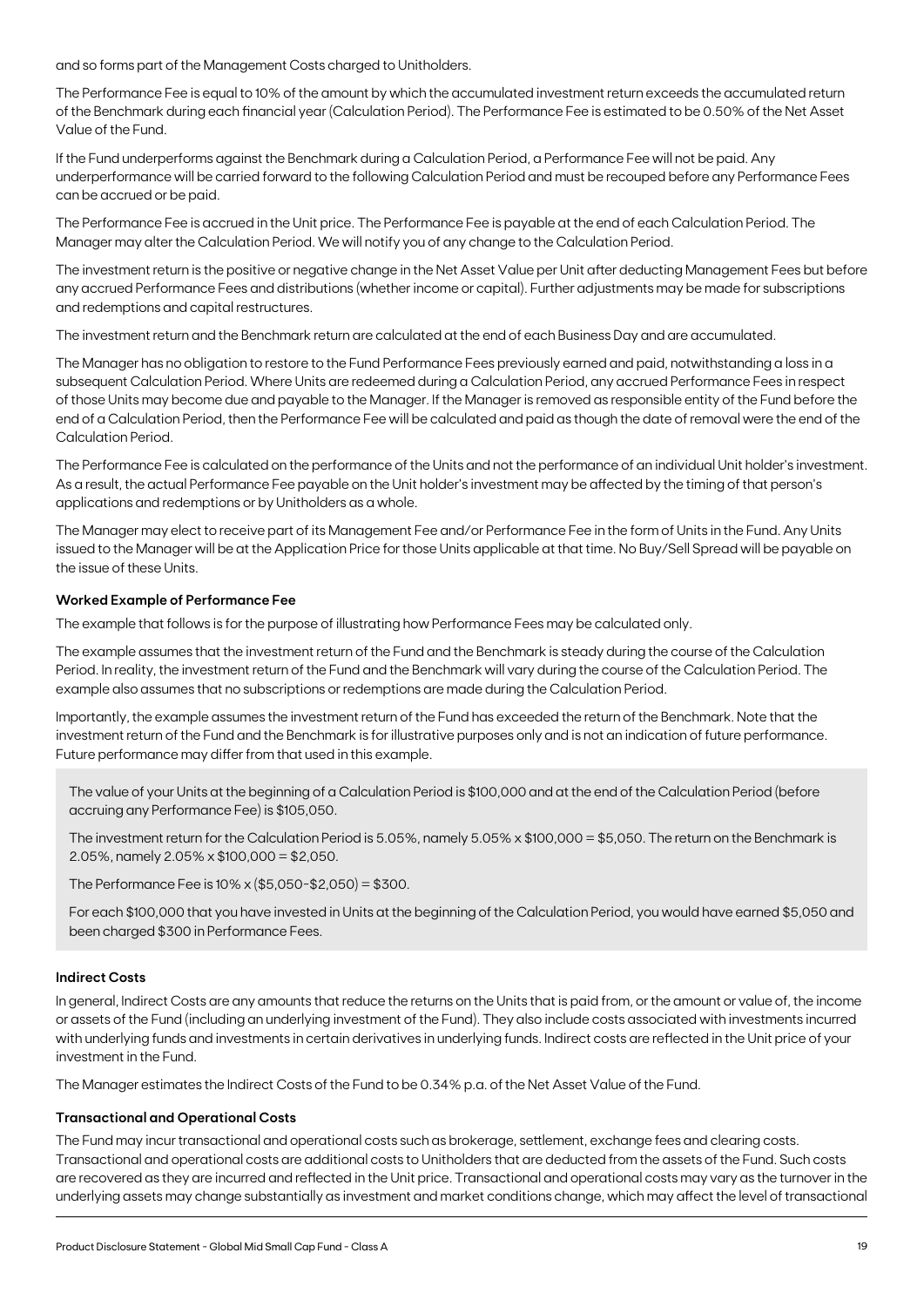and operational costs. Further, there are highly variable drivers upon which such transactional and operational costs are dependent.

The Manager estimates the transactional and operational costs of the Fund to be 0.34% pa of the Net Asset Value of the Fund.

Separately, any additional transactional and operational costs incurred as a result of Unitholders coming into and out of the Fund may be accounted for in the Buy/Sell spread.

#### **Buy/Sell Spread**

An amount equal to 0.25% is effectively deducted from the Unit holder's application and redemption monies. This amount is retained by the Fund on account of the Manager's estimate of costs associated with buying and selling assets represented by the relevant application or redemption and is not paid to the Manager. This Buy/Sell Spread may change at any time to reflect such costs. Such costs are an additional cost to you and will impact on the return on your investment. Such costs could include estimated brokerage and stamp duties, taxes and other charges and expenses from buying or selling Fund investments. The amount is paid so as to mitigate any unfairness from an application or redemption affecting other Unitholders.

#### **Tax**

See **Section 8** for information.

#### **Rebate for Wholesale Clients**

We may rebate part of our Management Fee for the Units to Unitholders that are wholesale clients (as defined under the Corporations Act). Please contact the Manager for further details.

#### **Fees Waiver and Deferral**

We may defer the receipt of any fees from time to time. If we do, this will not affect our right to receive the applicable fee. We may waive all or part of the Management Fee, Performance Fee or other fees for certain Unitholders or pay all or part of such fees or amounts out of our own resources to third parties (e.g. financial advisers, dealer groups) for services related to the placement of Units. It is not possible to estimate these amounts. If the law allows, we may charge fees on a different basis to our associates and Unitholders that are wholesale clients (as defined under the Corporations Act) and who make a substantial investment in the Fund or other of our investment products.

#### **Adviser Service Fee**

You may agree to pay your adviser a fee for any financial advice that they provide to you. However, these are separate to any fees we charge in respect of your investment in the Fund, as set out in the table above.

#### **Fee Maximums and Changes to Fees**

The Constitution sets out the maximum fees that we can charge. The maximum Management Fee is 2.05% per year of the gross asset value of the Fund and the maximum Performance Fee is 20.5%. We will not charge these maximums and instead will charge the fees shown in **Section 6.1**. We may elect to change these fees (e.g. due to changes in economic conditions and size of the Fund) but if we do we will provide you with at least 30 Business Days written notice of any increase.

# **6.3 Example of Annual Fees and Costs**

This table gives an example of how the fees and costs for the Fund can affect your investment over a one year period. You should use this table to compare this product with other managed investment products.

| Example                         |                                                                                                                                                        | Balance of \$50,000 with a contribution of \$5,000 <sup>1</sup> during the year.                                                                                                                                                                                                                                                       |
|---------------------------------|--------------------------------------------------------------------------------------------------------------------------------------------------------|----------------------------------------------------------------------------------------------------------------------------------------------------------------------------------------------------------------------------------------------------------------------------------------------------------------------------------------|
| <b>Contribution Fees</b>        | Nil                                                                                                                                                    | For every additional \$5,000 you put in, you will be charged \$0.                                                                                                                                                                                                                                                                      |
| Plus<br><b>Management Costs</b> | 0.75% p.a. Management Fee <sup>1</sup><br>0.50% p.a. estimated Performance Fee<br>0.20% p.a. estimated Expenses<br>0.34% p.a. estimated Indirect Costs | For every \$50,000, you have in the Fund you will be charged \$895<br>(comprising \$375 Management Fee, \$250 estimated Performance Fee <sup>2</sup> ,<br>\$100 estimated Expenses and \$170 estimated Indirect Costs) each year.                                                                                                      |
| Equals<br>Cost of Fund          | 1.79%                                                                                                                                                  | If you had an investment of \$50,000 in the Fund and you put in an additional<br>\$5,000 at the beginning of the year, you would be charged fees of:<br>\$895 (comprising \$375 management fee, \$250 estimated performance fee <sup>2</sup> ,<br>\$100 estimated expenses and \$170 estimated indirect costs) each year. <sup>3</sup> |
|                                 |                                                                                                                                                        | What it costs you will depend on the fees you negotiate.                                                                                                                                                                                                                                                                               |

1 Please note the Fund has a minimum additional investment amount of \$10,000.

<sup>2</sup>The example includes the performance fee estimate of 0.50% and assumes that the Fund met its target outperformance over the benchmark. Past performance is not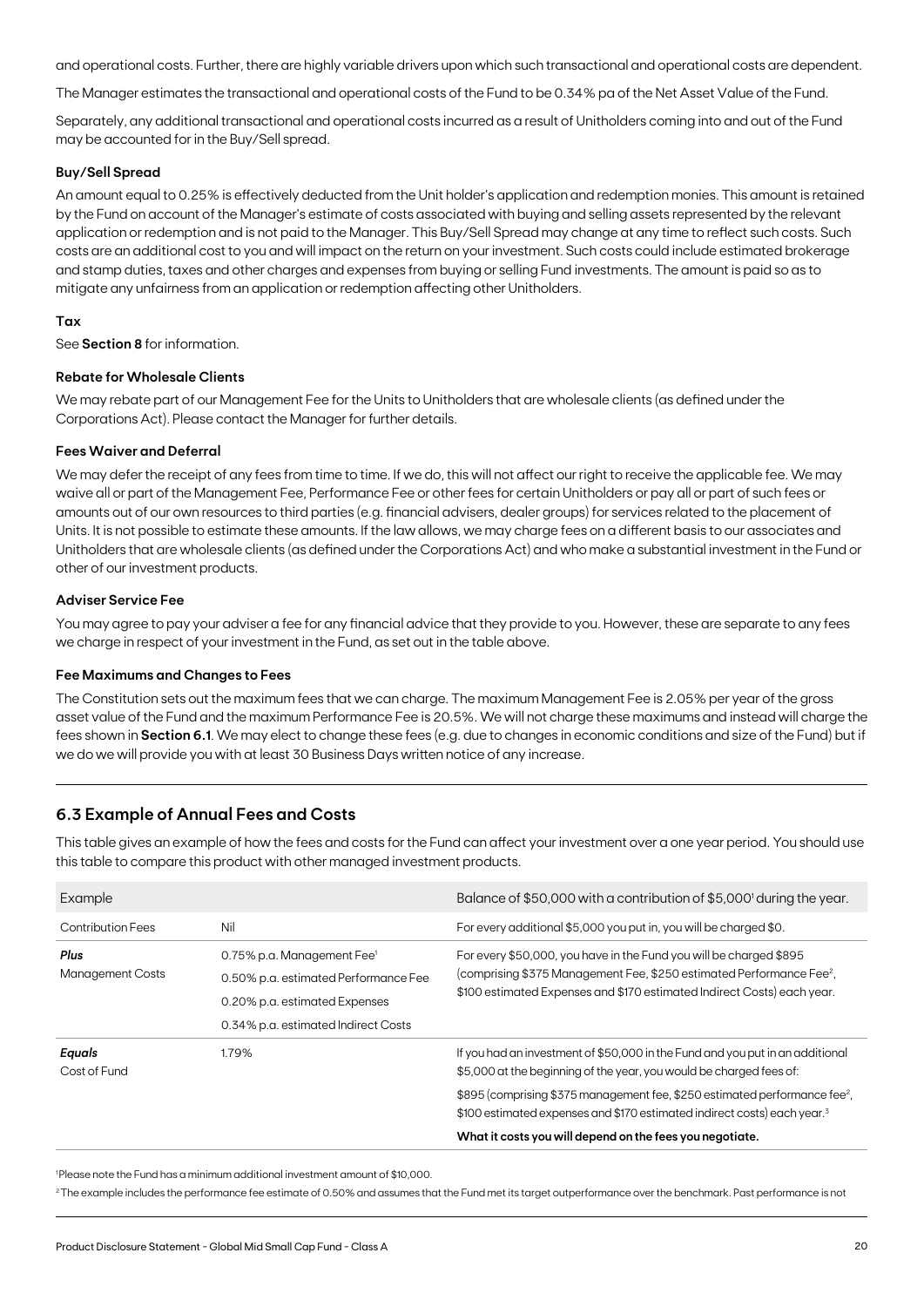a reliable indicator of future performance. In particular, the performance fee payable (if any) will depend on the performance of the Fund and any estimated or past performance fees may not be a reliable indicator of future performance fees of the Fund.

<sup>3</sup>This example assumes the \$5,000 contribution occurs at the end of the year and therefore management costs are calculated using the \$50,000 balance only. The additional management costs would be \$89.50 (comprising \$37.50 of management fee, \$25 estimated performance fee, \$10 estimated expenses and \$17 estimated indirect costs) if you had invested the \$5,000 for the full 12 months. Additional fees may apply, including a Buy/Sell Spread. Please note that this is just an example. In practice, your investment balance will vary, as will related management costs. Fee rebates may be individually negotiated with wholesale clients (as defined in the Corporations Act). All fees are inclusive of the net effect of GST and additional fees may apply.

Additional fees may apply. Please note that this example does not capture all the fees and costs that may apply to you such as the Buy/Sell Spread in **Section 6.2**.

# **7. How the Fund Works**

# **7.1 How to Apply**

Units in the Fund are available for issue under the PDS. To invest in the Fund you must complete the Application Form accompanying the PDS.

If the Registry receives a completed Application Form, including all related documents and application monies, by 12:00pm (Sydney time) on a Business Day (or such other time as we may determine), we will process the application using that Business Day's Application Price. We may in our absolute discretion waive this notice requirement.

Application Forms received after the relevant cut-off time will generally be processed for the following Business Day. Incomplete applications will be processed once we have received correct documentation and application monies. We may from time to time allow additional dates for accepting applications.

#### **Minimum Investments**

The minimum initial investment amount is \$25,000 and the minimum additional investment amount is \$10,000. The Manager may in its absolute discretion waive or vary these minimum requirements.

#### **Application Price**

The Application Price will be the Net Asset Value per Unit as at the relevant Business Day, plus the Buy/Sell Spread.

#### **Application Acceptance and Interest**

To ensure the Fund remains efficient and competitive, the Manager may in its absolute discretion reject or decline to accept applications (in part or in full) and may close the Fund to further investment at any time.

Any interest payable on application amounts will accrue to the benefit of the Fund. Application amounts paid in respect of rejected or any scaled back portion of applications will be returned to applicants without interest.

#### **Issue of Units**

The number of Units issued to an applicant will be equal to the application amount divided by the Application Price.

### **7.2 How to Redeem**

You can redeem some or all of your investment by giving the Registry written notice prior by 12:00pm (Sydney time) on a Business Day (or such other time as we may determine).

Redemptions of Units will be processed using the Redemption Price at that Business Day provided the request is received before the relevant redemption cut-off time for that Business Day.

Redemption requests received after the relevant cut-off time will generally be processed for the following Business Day.

Incomplete redemption requests will be processed once we have received correct documentation. We may from time to time allow additional dates for accepting redemptions.

Redemption request forms are available from the Registry (see Corporate Directory for contact details).

#### **Minimum Redemption Amount**

The minimum redemption amount is \$5,000 unless otherwise approved by the Manager. Redemption requests may be restricted or a Unitholder's Units may be redeemed in its entirety if the processing of a redemption request would result in the Unitholder holding less than \$5,000 of Units.

#### **Redemption Price**

The Redemption Price for a Unit will be its Net Asset Value per Unit as at the relevant Business Day, less the Buy/Sell Spread.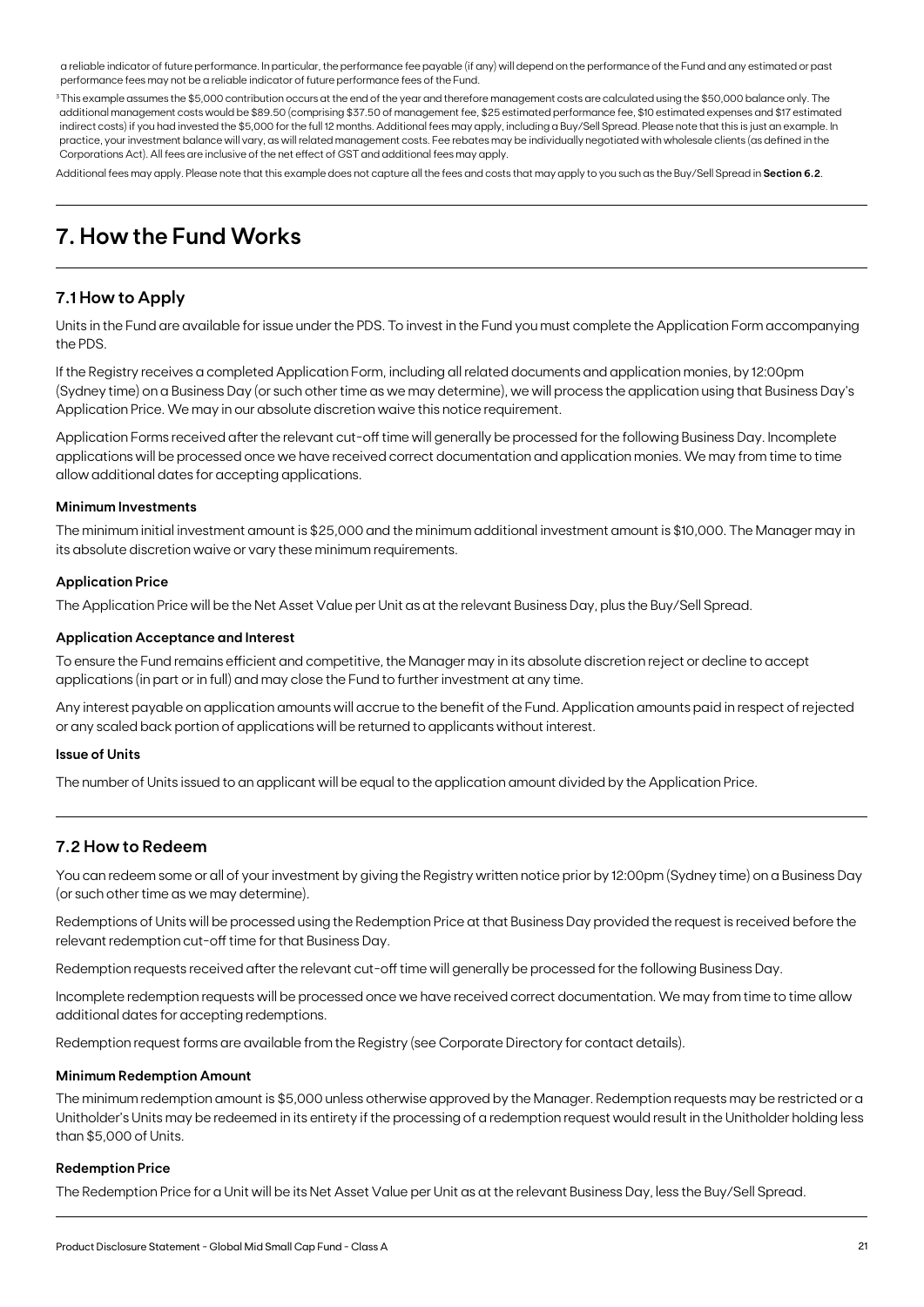The Manager expects that redemptions will be processed and typically paid within five Business Days however the Fund's Constitution provides that it may take up to 21 days from the relevant transaction day until you receive your redemption proceeds. This is because the ability to fund a redemption is generally dependent on the ability of the Fund to realise its investments. In some circumstances, redemptions may also be suspended as set out below.

#### **Restrictions on Redemptions**

If the Fund is "liquid" (as defined in the Corporations Act), no redemptions, or payment of redemption proceeds are permitted where the calculation of the Net Asset Value or redemptions are suspended. Suspensions may occur for up to 120 days including where:

- It is impracticable or impossible for the Manager to calculate the Net Asset Value of the Fund, for example because of financial market disruptions or closures;
- The Manager reasonably considers that if the redemption requests were met immediately, Unit holders who continue to hold Units may bear or suffer a material disadvantage including, but not limited to, bearing a disproportionate burden of tax or other expenses or bearing a material diminution in the value of the Fund;
- The Manager is unable to realise Fund property to satisfy redemption requests;
- The Manager reasonably considers it to be in the interests of Unit holders; or
- It is otherwise legally permitted.

Unitholders will be notified in writing of any material changes to their redemption rights.

#### **Where the Fund is Not Liquid**

The redemption process, including the calculation of the Redemption Price, described above applies only when the Fund is "liquid" (as defined in the Corporations Act). If the Fund is no longer liquid, Units may only be redeemed under a redemption offer made to all Unitholders in the Fund, in accordance with the Constitution and the Corporations Act. Unitholders will be notified in writing of any material changes to their redemption rights.

# **7.3 Transfers**

You may not sell or transfer (or agree to do so) any Units to another person without our prior written consent. We may impose certain terms and conditions or delay or withhold our consent.

To apply, complete and send to the Registry the transfer document. This is available from the Registry. If you do not obtain our consent, we may compulsorily redeem the relevant Units.

The sale or transfer of Units will have tax consequences. Stamp duty may also be payable unless an exemption applies. You should obtain tax and stamp duty advice before requesting a transfer.

### **7.4 Distributions**

The distribution policy of the Fund is to distribute (when available) as soon as practicable after each 30 June and 31 December (or otherwise as determined by the Manager) the net income of the Fund. Distributions from the Fund may comprise income and/ or capital as determined by the Manager under the Fund's Constitution. We may also distribute additional amounts at other times. There is no guarantee that any income will be generated.

Distributions are calculated based on the number of Units held as at the end of the distribution date (e.g. 30 June). Your distribution entitlement is not pro-rated for the duration of your investment during the year.

Distributions will be automatically reinvested in Units unless the investor notifies the Manager otherwise. Reinvestments will be at the Net Asset Value per Unit (with no Buy/Sell Spread).

# **7.5 Net Asset Value of Units**

The Net Asset Value for a Unit is the total value of trust property less the trust liabilities (calculated in accordance with the Constitution), divided by the number of Units on issue. The key aspects of the valuation policy applied in valuing the Fund's assets are set out below. We may rely upon the valuations or prices supplied by third parties and/or industry standard pricing models for which we will not or are not able to verify the accuracy. The Manager has appointed the Administrator to calculate the net asset valuations of the Fund.

The Manager may establish separate class accounts for each class of Units in the Fund. Amounts which are referable to a class (as determined by the Manager in accordance with the Constitution) will be allocated to the relevant class. The Net Asset Value will be calculated on the basis of each class. Each class of Units will be invested in the same portfolio of assets.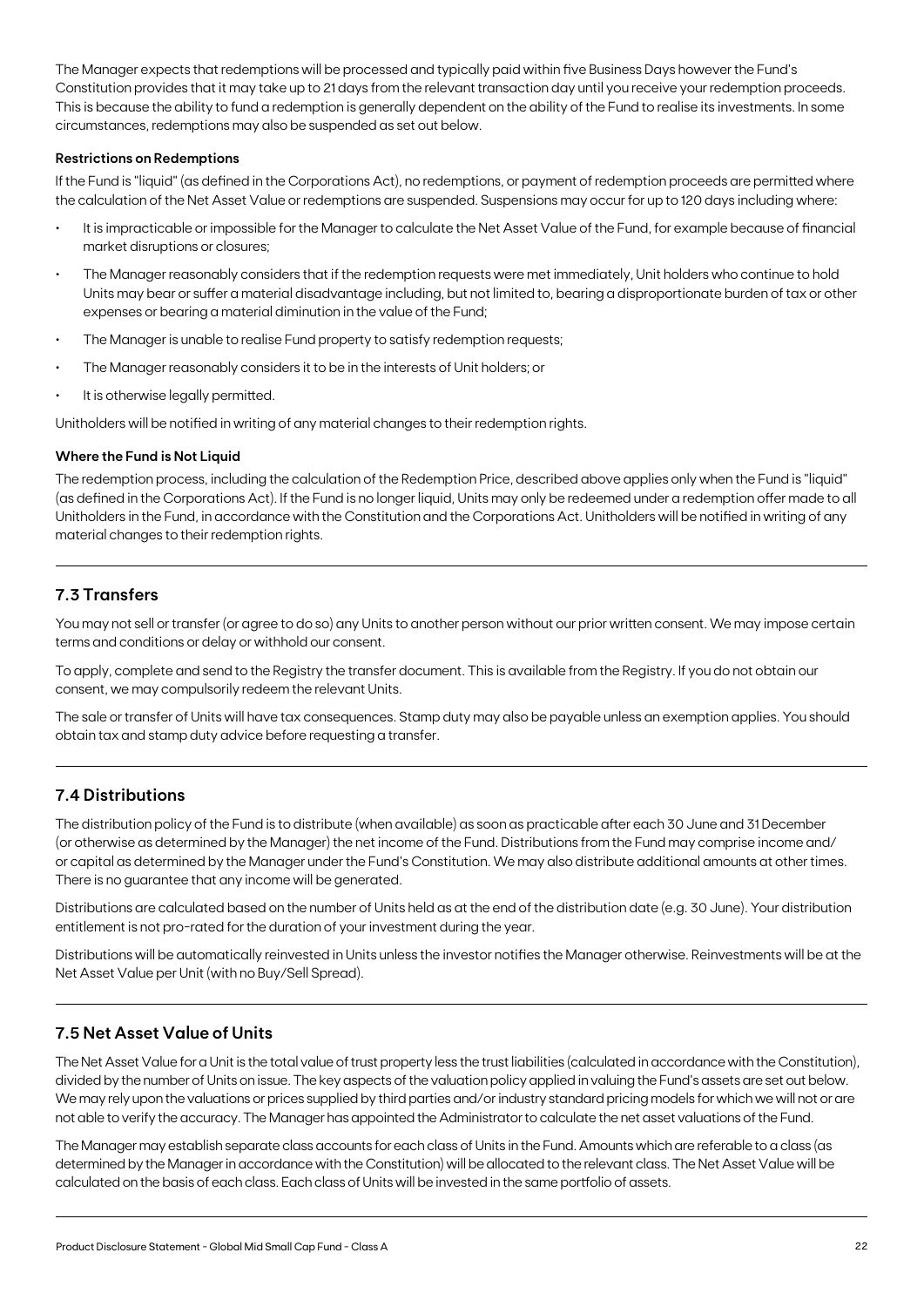Units will typically be priced each Business Day except where the calculation of the Net Asset Value of the Fund is suspended (refer **Section 7.2** for further details).

Unit prices will be displayed at [www.ellerstoncapital.com](http://www.ellerstoncapital.com) or can be obtained by telephoning (02) 90217701.

The Manager has documented how it intends to exercise unit pricing discretions in a policy document. If a discretion is exercised in a way that departs from the documented policy, a record of this will be kept in an exceptions register. The policy document and any exceptions register will be available to Unit holders free of charge by contacting the Manager.

### **Valuation**

The key aspects of the Fund's valuation policy are:

| Exchange traded assets        | Exchange traded securities that are regularly traded are valued at their last traded price. Other investments traded<br>through a clearing firm or through a financial institution will be valued by reference to the most recent official settlement<br>price quoted by that clearing house, exchange or financial institution.                            |
|-------------------------------|-------------------------------------------------------------------------------------------------------------------------------------------------------------------------------------------------------------------------------------------------------------------------------------------------------------------------------------------------------------|
| Non-exchange Traded<br>assets | Non-exchange traded securities are typically valued at their cost price or the price of the most recent transaction. Other<br>investments that are not dealt in or traded through a clearing firm or an exchange or through a financial institution will be<br>valued on the basis of the latest available valuation provided by the relevant counterparty. |
| Currencies                    | Any non-Australian Dollar value will be converted into Australian Dollars at the rate reasonably determined by the<br>Manager.                                                                                                                                                                                                                              |

The Manager may utilise an alternative valuation methodology or principle to those described above if it considers that such valuation would better reflect the fair value of the asset.

# **7.6 Cooling Off Rights**

Unit holders may have their Units cancelled and monies returned to them where the Manager receives from them a written redemption request within 14 days of the earlier of confirmation by the Manager of that Unitholder's initial investment in Units or the fifth business day after that Unit holder's Units are issued under this PDS. The monies returned will be equal to the price at which Units could be applied for on the day the Manager receives the redemption request (adjusted for market movements, reasonable transaction and administration costs and any applicable fees and taxes). This cooling off right does not apply for investments under the Fund's distribution reinvestment plan or for wholesale clients (as defined in section 761G of the Corporations Act). Indirect Investors should consult their Investor Directed Portfolio Service (IDPS) operator as to which (if any) cooling off rights may apply.

# **7.7 Indirect Investors**

You may invest indirectly in the Fund through certain investor directed portfolio services, master funds or other portfolio administration services (IDPS). The PDS may be used as disclosure to clients and prospective clients of the IDPS.

An Indirect Investor does not become a Unit holder in the Fund. Accordingly, an Indirect Investor does not acquire the rights of a Unit holder or acquire any direct interest in the Fund. The operator or manager of the IDPS acquires these rights (including the right to vote at meetings) and can exercise them, or decline to exercise them, on behalf of the person according to the arrangements governing the IDPS. However, Indirect Investors will have access to Ellerston Capital's complaint resolution procedures to the same extent as if they were a Direct Investor (see **Section 10.5** for further details).

A person who invests in the Fund through an IDPS should ignore information in this PDS that is relevant only for direct investors. This includes to the following:

#### **Application Form**

A person investing in the Fund through an IDPS should not complete the Application Form attached to, or accompanied by, this PDS. An Indirect Investor should complete the application form supplied by the operator of the IDPS. Refer to your IDPS operator for the minimum investment amount that may apply to an investment in the Fund through an IDPS.

#### **Information**

An Indirect Investor will not receive statements, tax information or other information directly from the Manager. An Indirect Investor should receive equivalent information from the operator of the IDPS.

#### **Redemptions**

Provisions which relate to redemptions from the Fund will apply to the operator of the IDPS and not the Indirect Investor.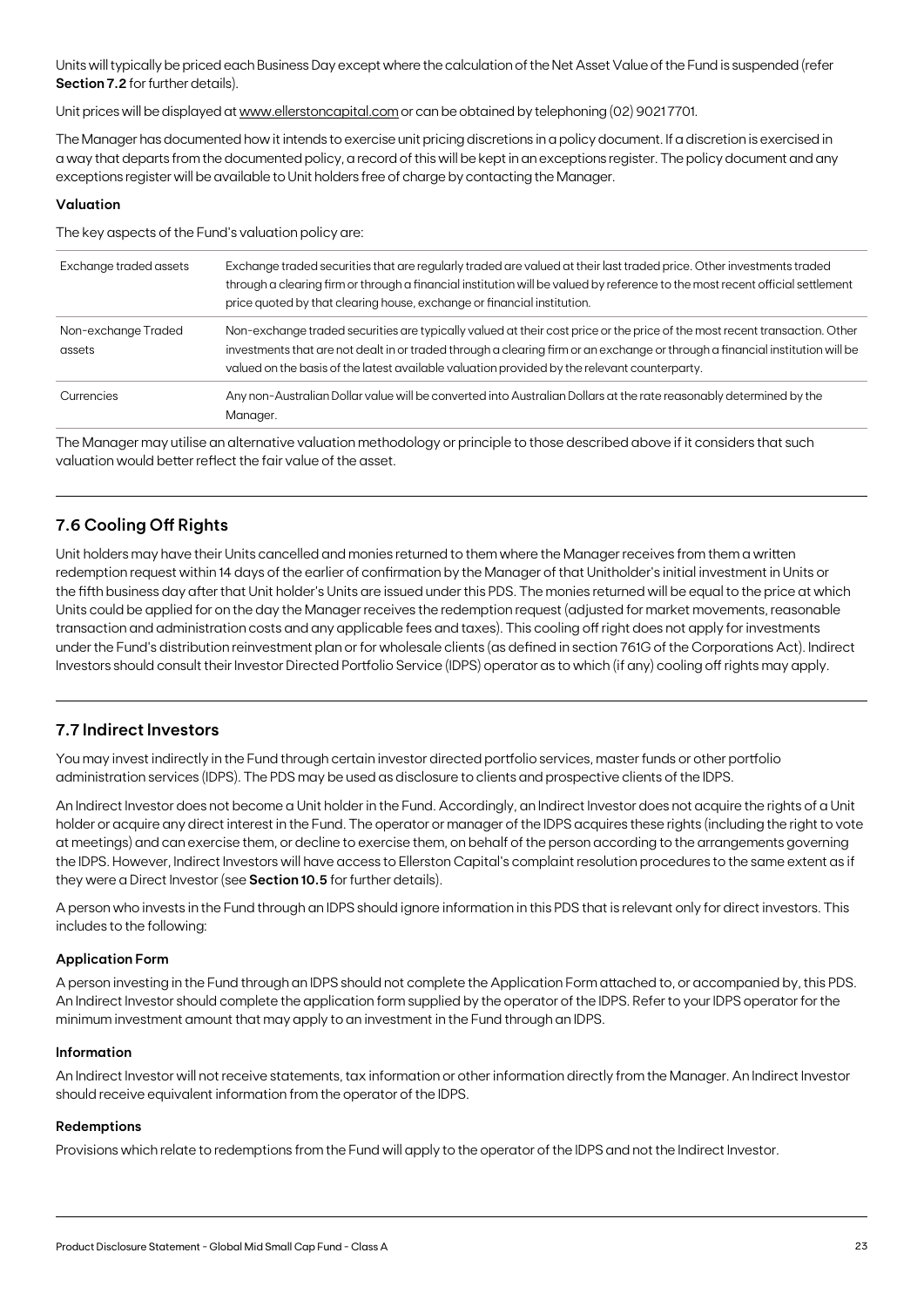#### **Fees and Expenses**

Fees and expenses applicable to the IDPS (and set out in the IDPS offer document or client agreement) are payable in addition to the fees and expenses stated in this PDS.

#### **Tax**

Taxation consequences of investing in the Fund outlined in **Section 8** do not consider the treatment of Indirect Investors. You should consult your tax adviser in relation to investing through an IDPS.

#### **Cooling Off Rights**

Indirect Investors should consult their IDPS operator about what cooling off rights (if any) may apply.

#### **Complaints Handling**

As an Indirect Investor, you will have the same access to the Manager's complaints resolution policy to the same extent as if you were a direct investor. See **Section 10.5** for further detail.

# **8. Tax Considerations**

### **8.1 General Overview**

The taxation environment applying to the investments is currently undergoing substantial reform and may change. Any gains from the Fund's investments and from your investment in the Fund may be treated on revenue or capital account depending on the particular circumstances of the Fund and each investor. This may impact the Fund's and an investor's ability to obtain a discount on the capital gains tax applied on any gains. Under Australian tax law, a holding of Units may give rise to taxable distributions even though investors may not receive distributions in cash to fund the tax liability. The transfer or redemption of Units involves a disposal, which may have tax implications. Stamp duty may also be payable on the transfer unless an exemption applies. You are not required by law to quote your Tax File Number (TFN). However, without your TFN or appropriate exemption information, we are required to withhold tax at the highest marginal tax rate (plus Medicare Levy) from income distributions and interest payments made to you.

Investors should obtain independent professional advice in relation to their particular circumstances regarding the taxation consequences of an investment in the Fund before investing.

### **8.2 Summary of Tax Implications**

A summary of the general Australian taxation implications for the Fund and Investors in the Fund is set out below. The summary has been prepared on the basis that Investors:

- are tax resident in Australia;
- are subject to Australian tax (that is, are not exempt from Australian tax); and
- hold their investments on capital account.

The summary does not consider the tax implications for other taxpayers who hold their investments on revenue account (e.g. banks, life insurance companies, equity traders, etc.).

These comments are of a general nature only and do not constitute tax advice and should not be relied upon as such. Investors should seek their own independent taxation advice about their specific facts and circumstances.

It is intended that the Fund will qualify as a managed investment trust (MIT) for Australian tax purposes. Where possible, the responsible entity of the Fund will elect for the Fund to be an Attribution Managed Investment Trust (AMIT). If such election is made, the election will apply for all income years while the Fund continues to meet certain criteria.

#### **Taxation of the Fund**

The responsible entity of the Fund should not generally be subject to tax in respect of the income and gains derived by the Fund in each financial year, provided investors are presently entitled to the income of the trust or, where the Fund is an AMIT, the responsible entity attributes all of the taxable income of the Fund to Investors in accordance with the AMIT rules and the Constitution each income year. It is noted that, under the AMIT Rules, the cash paid to Investors does not need to be equal to amounts attributed to those Investors.

Where the Fund qualifies as a MIT, the responsible entity intends to elect for deemed capital gains tax (CGT) treatment to apply to the Fund. The election applies to investments in shares, units in a unit trust, land and rights or options to acquire shares, units or land. The election does not apply to other assets or derivatives.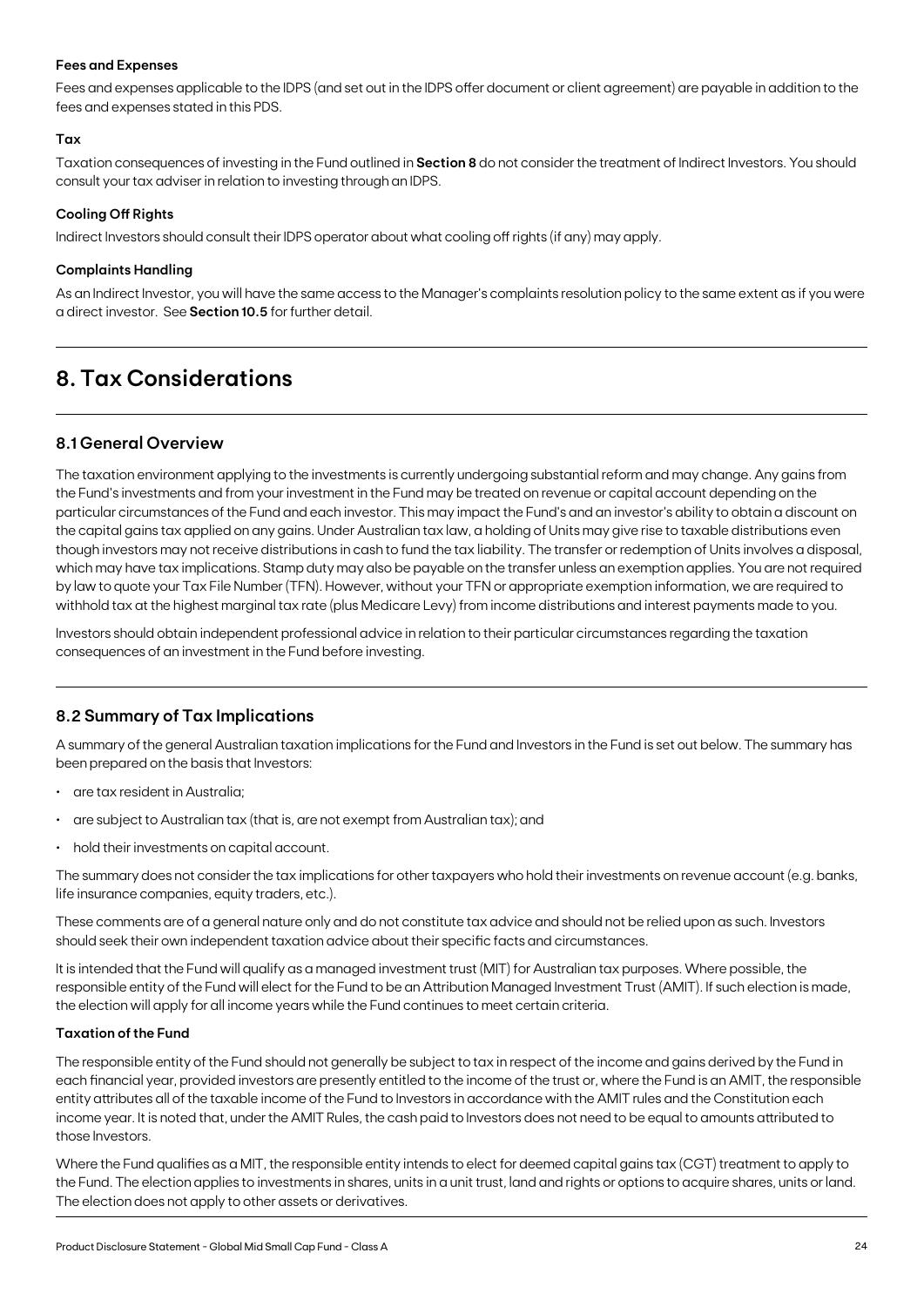Where the Fund incurs a revenue loss (which may arise where the Fund makes a loss on investments to which the deemed capital account treatment described above does not apply) in a financial year, the Fund may carry this tax loss forward to offset against future taxable income of the Fund, subject to the satisfaction of the trust loss carry forward rules. Any capital losses made by the Fund can be offset against capital gains in the same financial year or carried forward to offset future capital gains. Capital losses are not subject to the tax loss recoupment rules however they cannot offset revenue gains.

#### **Taxation of distributions from the Fund**

Resident taxpaying Investors will include in their assessable income, their share of the "taxable income" of the Fund or the amount attributed to them by the responsible entity and this will be advised to Investors via the annual distribution statement. Where the Fund is an AMIT during an income year, the amount attributed to Investors will represent a fair and reasonable attribution of the Fund's taxable income determined by the responsible entity in accordance with the Constitution. The fair and reasonable attribution may take into account the Investor's share of their interests in the Fund and any gains realised by the Fund in order to fund an Investor's redemption request.

The responsible entity may be required to withhold tax from distributions in a range of circumstances including for certain payments to non-resident investors.

#### **Cost base adjustments**

The cost base of the Investor's units in the Fund will generally be the amount the Investor paid for the units (including incidental costs of acquisitions and disposals). However, changes to the cost base will be required to be calculated by each of the Investors of the Fund on an annual basis. Where the Fund qualifies as an AMIT, broadly, the cost base will increase where the Fund attributes an amount of assessable income (including grossed up capital gains) or non-assessable non-exempt income and the cost base will decrease for amounts of cash distribution to which an Investor becomes entitled to or tax offsets attributed to the Investor by the responsible entity.

A reasonable estimate of the AMIT cost base net amount will be provided to members as part of the Attribution MIT Member Annual (AMMA) statement.

Similarly, where the Fund does not qualify as an AMIT, investors' cost bases should also be required to be reduced where an investor's cash distribution entitlement exceeds their share of taxable income of the Fund.

Where an Investor's cost base is reduced to nil, further reductions in the cost base will be taken to be a capital gain for the Investors.

#### **Disposal or redemption of units**

Resident Investors will make a capital gain where the capital proceeds from the disposal or redemption of their units exceeds the cost base of the relevant units. Conversely, a capital loss will arise if the capital proceeds are less than the reduced cost base of the relevant units.

Under current law, where the Investor is an individual, an entity acting in the capacity of trustee (conditions apply) or is a complying superannuation fund and the units have been held for more than 12 months, any capital gain arising from disposal or redemption of the units may be reduced by the relevant CGT discount (if applicable).

#### **Annual tax statement**

Investors should expect to receive an annual tax statement or, where the Fund qualifies as an AMIT for an income year, an AMMA tax statement for the Fund within three months after the end of each financial year. The statement will show the cash distributed and the taxable and non-taxable components and, where the Fund qualifies as an AMIT, a reasonable estimate of any adjustments to the Investor's cost base of their units.

#### **Tax File Number (TFN) and Australian Business Number (ABN)**

The responsible entity is authorised under Australian tax laws to collect TFNs and ABNs in connection with investments in the Fund.

It is not compulsory for an Investor to provide their TFN, but without a TFN (or ABN in some circumstances) or the appropriate exemption information, the responsible entity must withhold tax from distributions (and undistributed amounts to which they are presently entitled) at the 'top rate', being the highest marginal tax rate (plus Medicare levy) until the TFN or exemption is provided.

Investors may prefer to provide an ABN as an alternative to their TFN if their investment is made as part of an enterprise.

Investors who have not quoted their TFN or ABN (or a relevant exemption) will need to claim a credit in their income tax return for the tax withheld (or, if this is not appropriate, they can apply to the Australian Taxation Office (ATO) for a refund).

#### **Indirect Investment in the Fund**

A Unitholder may invest indirectly in the Fund through an IDPS. In this case, it is the IDPS and not the investor that will be the Unitholder in the Fund.

The nature of the relationship between investors and an IDPS and of the indirect interest held by investors may differ between IDPS depending on the arrangements and terms governing the IDPS.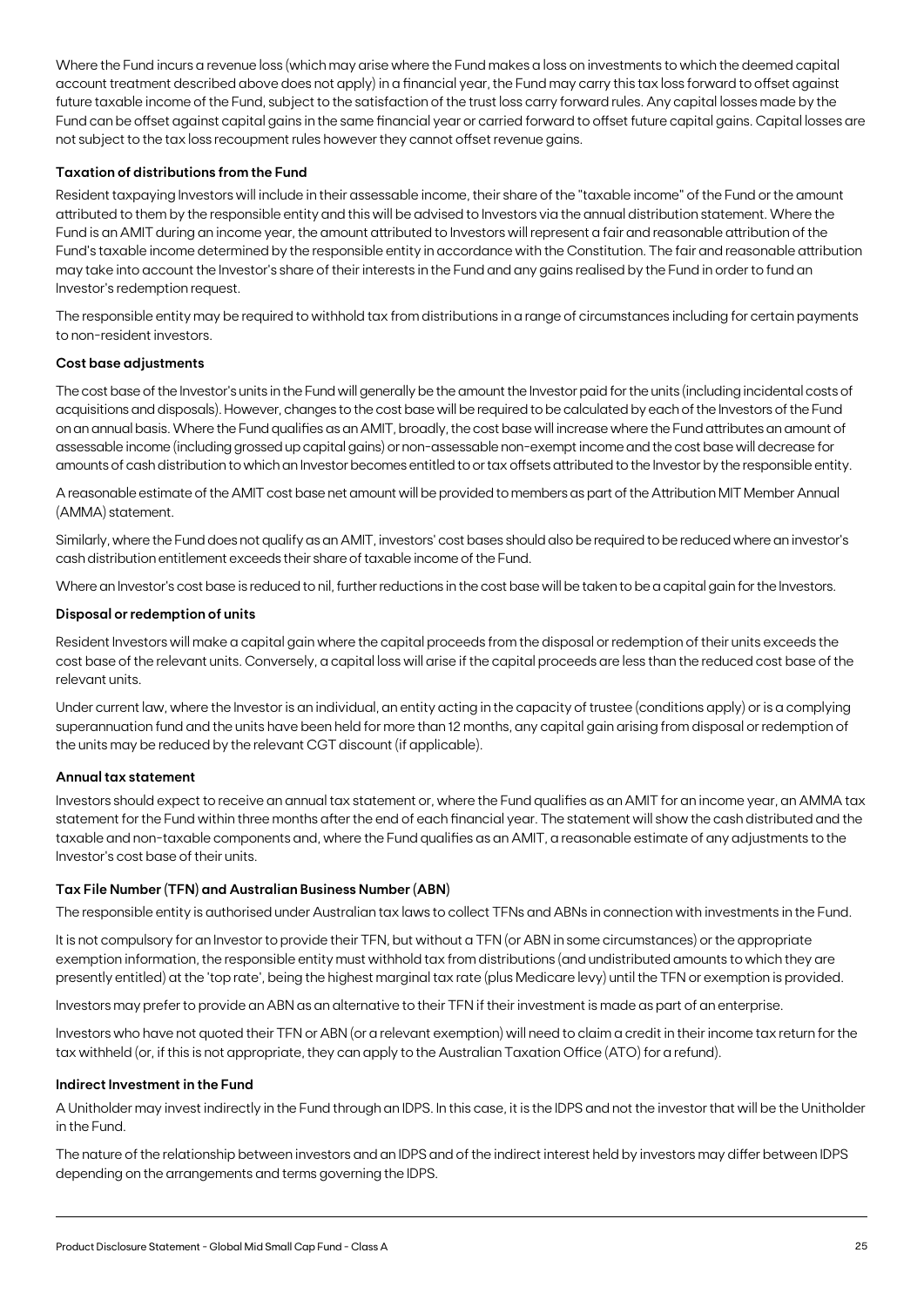Investors should seek their own independent advice regarding the effect that holding their investment in the Fund via a particular IDPS has on the applicable income tax (including capital gains tax) treatment.

### **Reporting**

For investors that are considered to be residents of certain countries for tax purposes, we may also be required to obtain additional information and report to the Australian Tax Office (ATO) or overseas tax authority each year relevant details relating to their investment, including balance and income received, under rules designed to combat tax evasion in their country of residence for tax purposes.

### **Foreign Account Tax Compliance Act (FATCA)**

The Fund is required to comply with FATCA. FATCA enables the U.S Internal Revenue Service (IRS) to identify and collect tax from US residents that invest in non-US entities. To comply with these requirements, we will collect and disclose information about certain investors such as your US Taxpayer Identification Number to the ATO or IRS. If you do not provide this information, we may be required to withhold tax on any payments made to you.

If the Fund suffers any amount of FATCA tax, neither the Manager nor the Fund will be required to compensate you for any such tax, and the effects of these amounts will be reflected in the returns of the Fund. A credit for such foreign taxes may be available in your jurisdiction of residence. You should seek your own advice in this regard.

# **9. Material Documents**

# **9.1 Constitution**

The Fund is registered as a managed investment scheme under the Corporations Act. The operation of the Fund is governed under the law and its Constitution which addresses matters such as Unit pricing and redemptions and applications; the issue and transfer of Units; Unitholder meetings; Unitholders' rights to income of the Fund; the Manager's powers, fee entitlement and right to be indemnified from the Fund's assets; and how the responsible entity of the Fund may be changed. The life of the Fund is 80 years less one day, unless the Manager exercises its right to terminate the Fund earlier. The following are some key terms of the Fund's Constitution not explained elsewhere in this PDS.

#### **Compulsory Redemption**

The Manager may in its absolute discretion, upon a minimum of three days' notice to a Unitholder, redeem all or a portion of Units held by such Unitholder in its absolute discretion if the Manager believes:

- The Units are held in breach of prohibitions contained in the Constitution;
- The Units are held in circumstances which might result in a violation (including by the Manager) of an applicable law or regulation, or subject the Fund to taxation or otherwise adversely affect the Fund in any material respect;
- A Unitholder made a misrepresentation in acquiring its Units;
- The Fund is uneconomical to operate;
- A Unitholder is a registered holder of less than \$5,000 of Units; or
- The Manager determines that the continued participation of a Unitholder might cause the Manager or any Unitholder to violate any law or if any litigation is commenced or threatened against the Manager or any Unitholder arising out of the participation by the Unit holder in the Fund.

#### **The Manager's Indemnity and Liability**

The Manager is indemnified under the Constitution for all amounts incurred by it in the proper performance of its duties. The Manager's liability to Unitholders is limited to the Manager's ability to be indemnified from the Fund subject to the law and the Manager acting without breach of trust, fraud or gross negligence involving a failure to show the degree of care and diligence required of it.

#### **Unit Holder Liability**

The liability of a Unitholder to the Fund is generally limited to the amount subscribed, or agreed to be subscribed, for Units and any tax payable in respect of their Unit holding. The effectiveness of these provisions has not yet been determined by an Australian court.

#### **Amending the Constitution**

The Constitution may be changed by the Manager where it reasonably considers that the change will not adversely affect Unit holders' rights or if the change is approved by Unitholders.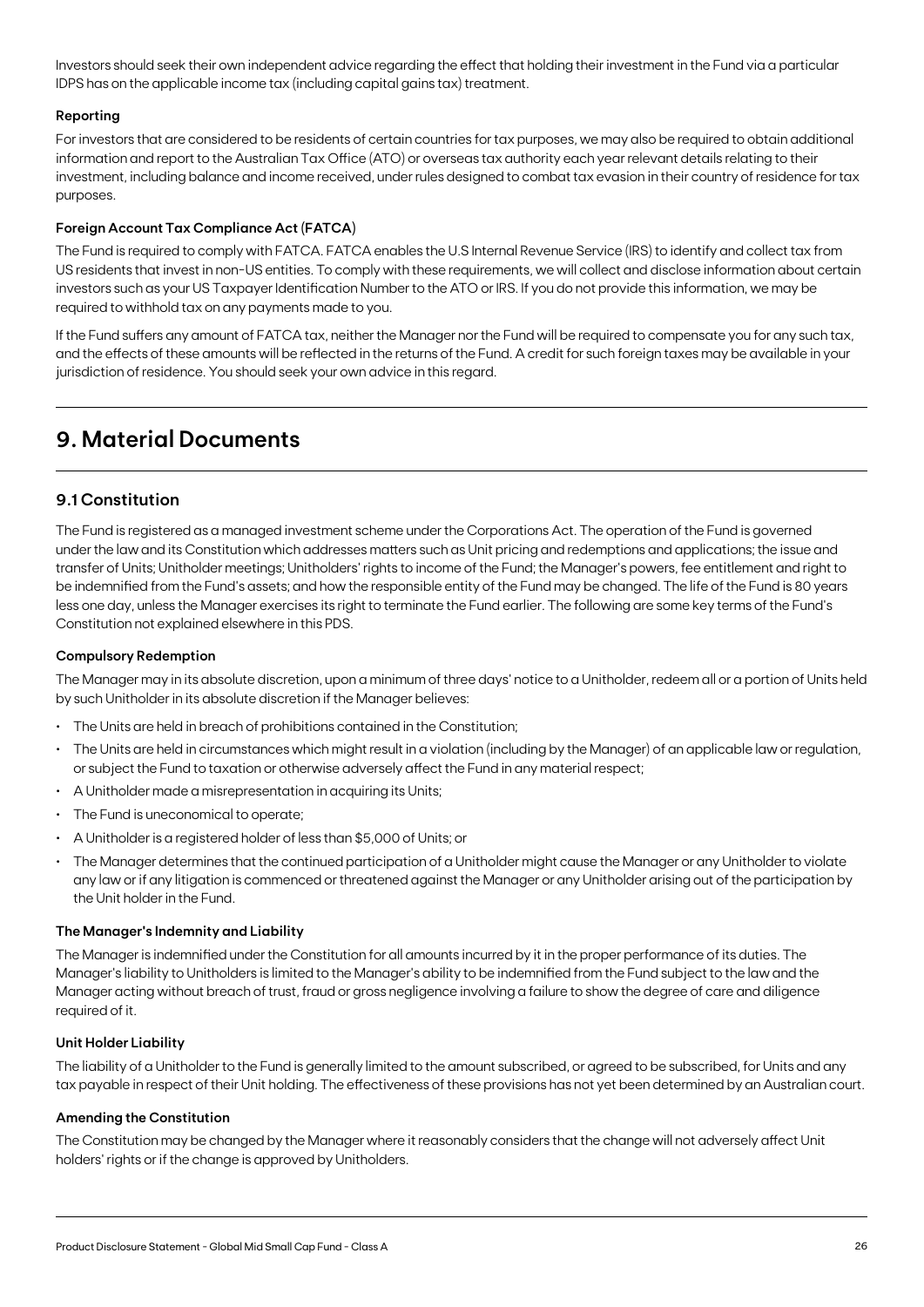### **9.2 Service Providers**

The Fund may from time to time change or appoint additional Service Providers and enter into agreements with those providers where the Fund indemnifies the Service Provider and limits their liability to the Fund similar to that described above in respect of the Manager's indemnity and liability.

# **10. Additional Information**

# **10.1 Communication and Reporting**

Unit holders will be provided with the communications set out in the table below and in the disclosure benchmarks set out in **Section 3**. Unit holders will also receive confirmations of their Unit applications, redemptions and distributions. Unit holders may ask the Manager for additional information as reasonably required, although the Manager may not always be able to satisfy such requests.

| Statement                                                                | Timing                                  |
|--------------------------------------------------------------------------|-----------------------------------------|
| <b>Redemption Price</b>                                                  | Daily                                   |
| Fund newsletter                                                          | <b>Monthly</b>                          |
| Periodic statements                                                      | Annually                                |
| Income distribution statement (including details of income entitlements) | Half yearly (if distributions are made) |
| Tax statement                                                            | Annually                                |
| Annual report (including the Fund's audited accounts)                    | Annually                                |

We will not mail a hard copy of the annual report to you unless you elect to receive it in hard copy by completing the relevant part of the Application Form. You can elect to receive the annual report by email. The annual report will be available at [www.ellerstoncapital.com.](http://www.ellerstoncapital.com.) Other information relating to the Units you hold will be provided in hard copy unless you elect to receive it by email by completing the relevant part of the Application Form. If you hold other Classes of Units in the Fund, any election you make with respect to Units will apply to all classes of units you hold.

Fund related information will be provided through our website at [www.ellerstoncapital.com](http://www.ellerstoncapital.com).

# **10.2 Further Information**

A non-exhaustive summary of some of the key terms of the Offer and Constitution of the Fund has been set out in this PDS. For further information about the Fund contact your financial adviser. The Constitution may be viewed between 9:00 am and 5:00 pm, Sydney time, on weekdays by contacting the Manager at info@ellerstoncapital.com or (02) 9021 7701.

# **10.3 Offer Changes**

The Manager reserves the right to cancel the Offer, reject an application (in full or in part) and return application monies for whatever reason.

# **10.4 Disclosing Entity**

At the date of this PDS, the Fund is not currently a disclosing entity under the Corporations Act. If this changes, the Fund will be subject to regular reporting and disclosure obligations. Copies of documents lodged with ASIC in relation to the Fund may be obtained from, or inspected at, any ASIC office.

If and when the Fund becomes a disclosing entity, you may obtain a copy of:

- The Fund's annual financial report most recently lodged with ASIC;
- Any half-year financial reports lodged with ASIC by the Fund after lodgement of that annual report and before the date of this PDS; and
- Any continuous disclosure notices given by the Fund after that date of lodgement of that annual report and before the date of this PDS;

on request from us free of charge.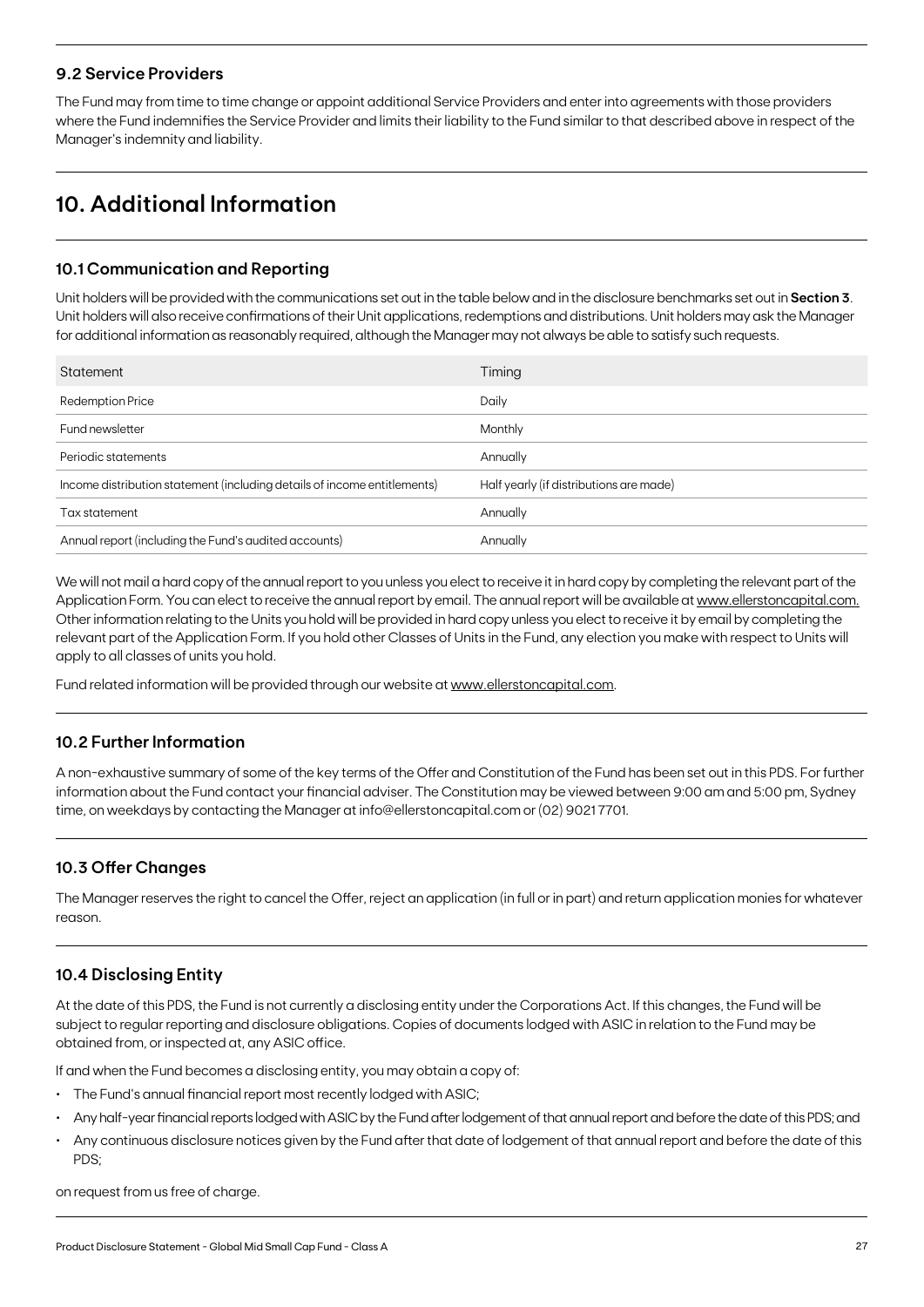# **10.5 Complaints Resolution**

The Manager has a formal policy in place for dealing with complaints. In the first instance, complaints should be in writing to Ellerston Capital Limited, Level 11, 179 Elizabeth Street, Sydney NSW 2000. The Manager will acknowledge Unit holder complaints immediately, and will investigate complaints and provide a final response to the complaint within 30 days of receipt of the complaint.

If you are ultimately dissatisfied with the outcome of your complaint you may refer the matter, free of charge, to the Australian Financial Complaints Authority which is an external dispute resolution scheme:

Phone: 1800 931 678 Fax: +61 3 9613 6399 Email: info@afca.org.au Website: www.afca.org.au Mail: Australian Financial Complaints Authority GPO Box 3 Melbourne VIC 3001

# **10.6 Anti-Money Laundering**

The Manager is required to comply with the Anti-Money Laundering and Counter Terrorism Financing Act 2006 (Cth) (AML/CTF Law). The Manager may require you to provide personal information and documentation in relation to your identity when you purchase Units in the Fund. The Manager may need to obtain additional information and documentation from you when undertaking transactions in relation to your investment. The Manager may need to identify:

- A Unitholder (including all investor types noted on the Application Form) prior to purchasing Units in the Fund. The Manager will not issue Units until all relevant information has been received and your identity has been satisfactorily verified;
- Your estate if you die while you are the owner of Units in the Fund, the Manager may need to identify your legal personal representative prior to redeeming Units or transferring ownership; and
- Anyone acting on your behalf, including your power of attorney.

In some circumstances, the Manager may need to re-verify this information.

By applying to invest in the Fund, you also acknowledge that the Manager may decide to delay or refuse any request or transaction, including by suspending the issue or redemption of Units in the Fund, if it is concerned that the request or transaction may breach any obligation of, or cause us to commit or participate in an offence under, any AML/CTF Law, and the Manager will incur no liability to you if it does so.

### **10.7 Privacy**

The Application Form accompanying this PDS requires you to provide personal information. The Manager and each Service Provider to the Manager or Fund may collect, hold and use your personal information in order to assess your application, service your needs as a client or Unit holder, provide facilities and services to you, the Manager or the Fund and for other purposes permitted under the Privacy Act 1998 (Cth). Tax and company law also require some of the information to be collected in connection with your application. If you do not provide the information requested, your application may not be able to be processed efficiently, or at all. Your information may also be disclosed to members of the Manager's Group, the Registry, and the Administrator and to their affiliates, delegates, agents and Service Providers on the basis that they deal with such information in accordance with any agreement entered into with the Manager or the Manager's privacy policy. The Manager may need to disclose information about you to government entities and regulators as required by law.

Your information may also be used to inform you about investment opportunities or other matters that the Manager's Group thinks may be of interest to you. Contact the Manager using its contact details in the corporate directory if you do not want your personal information to be used for this purpose or to request a copy of your personal information held by the Manager (or the Registry). See the Registry's privacy policy at [www.mainstreamgroup.com](http://www.mainstreamgroup.com) for information regarding how the Registry protects the confidentiality of Unit holder's personal information.

The Managers or the Registry's privacy policy (where applicable) includes further details surrounding: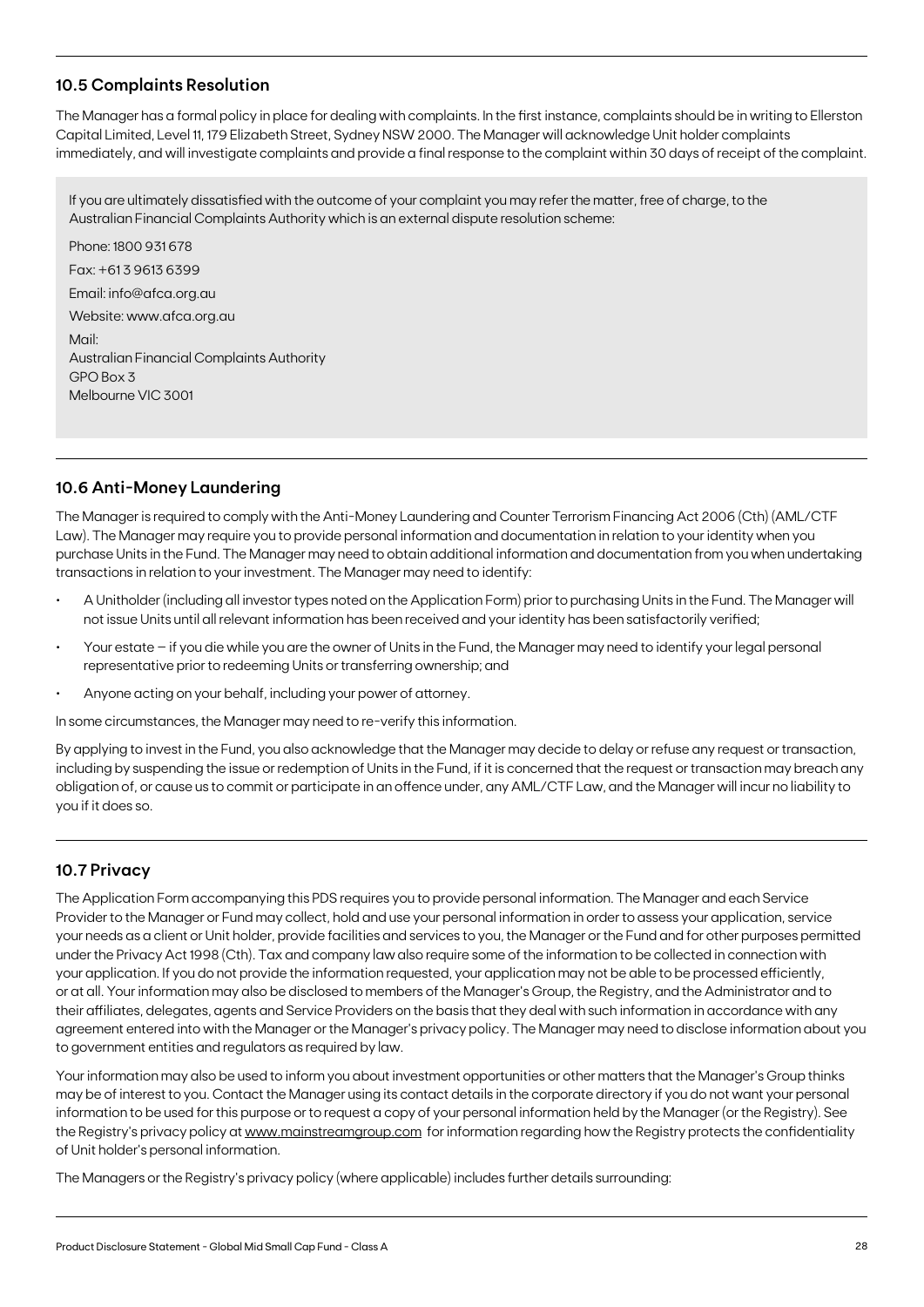- How you may complain about a breach of the Australian Privacy Principles and how we will deal with your complaint; and
- The circumstances in which personal information to overseas recipients and which countries such recipients are located if it is practicable to specify those countries.

### **10.8 Key Corporate Governance Policies**

#### **Related Party Transactions**

Ellerston Capital has a related party transactions policy which sets out the requirement that related party dealings be on not less than "arm's length terms" or that an exemption applies to the transaction or that the dealings be approved by the members of the entity giving the benefit to the related party or otherwise comply with Corporations Act requirements.

#### **Conflicts of Interest**

Ellerston Capital has established internal policies and procedures to ensure that any conflicts of interest arising in relation to the Fund are adequately identified and appropriately managed.

Where we consider that a particular conflict of interest is likely to have a materially adverse effect on Unitholders we will seek to implement adequate arrangements to mitigate and prevent (where practicable) these adverse effects on Unitholders. In certain cases, we may disclose the conflict of interest to Unitholders and obtain their consent for us (and other persons if relevant) to proceed in the context of that conflict of interest.

#### **Group Activities**

Subject to the Corporations Act and the Manager's compliance policies, each of the Manager and other members of the Manager's Group and their associates may from time to time:

- Invest in the Fund, any such investment will be on the same terms as other Unit holders. The Manager's Group reserves the right to add to or withdraw its investment without further notice;
- Act in various capacities (such as manager and responsible entity) in relation to, or be otherwise involved in (such as by way of investment), other business activities that may be in competition with the interests of Unit holders;
- Deal with each other in relation to the Fund (such as the Fund acquiring investments from the Manager's Group) in which case the dealing will generally be on arm's length terms or approved by Unit holders;
- Invest in and deal in any capacity, with the same investments as that of the Fund, on similar or different terms; and/or
- Recommend that investments be purchased or sold, on behalf of the Fund, regardless of whether at the same time it may buy, sell or recommend, in the same or in a contrary manner, the purchase or sale of identical investments in relation to itself or other clients.

#### **Commission Sharing**

The Manager may execute transactions or arrange for the execution of transactions through brokers and other counterparties to the Fund with whom they have "commission sharing" arrangements. The benefits provided under such arrangements will generally assist the Manager in the provision of investment services to the Fund. Specifically, the Manager may receive a benefit based on certain metrics such as the number of trades executed or Leverage obtained through the respective broker or counterparty. Benefits received by the Manager may take the form of, among other things, research services, quotation services, news wire services, portfolio and trade analysis software systems, special execution and clearance capabilities, which are used by the Manager in connection with the Fund and its other activities and clients.

### **10.9 Service Provider Appointments**

The Manager has appointed:

- Mainstream Fund Services Pty Limited to provide registry services for the Fund;
- State Street Australia Limited to provide accounting services for the Fund custody; and
- Ernst & Young as auditors of the Fund.

The Manager may, subject to the law, change these or engage replacement or additional service providers at any time.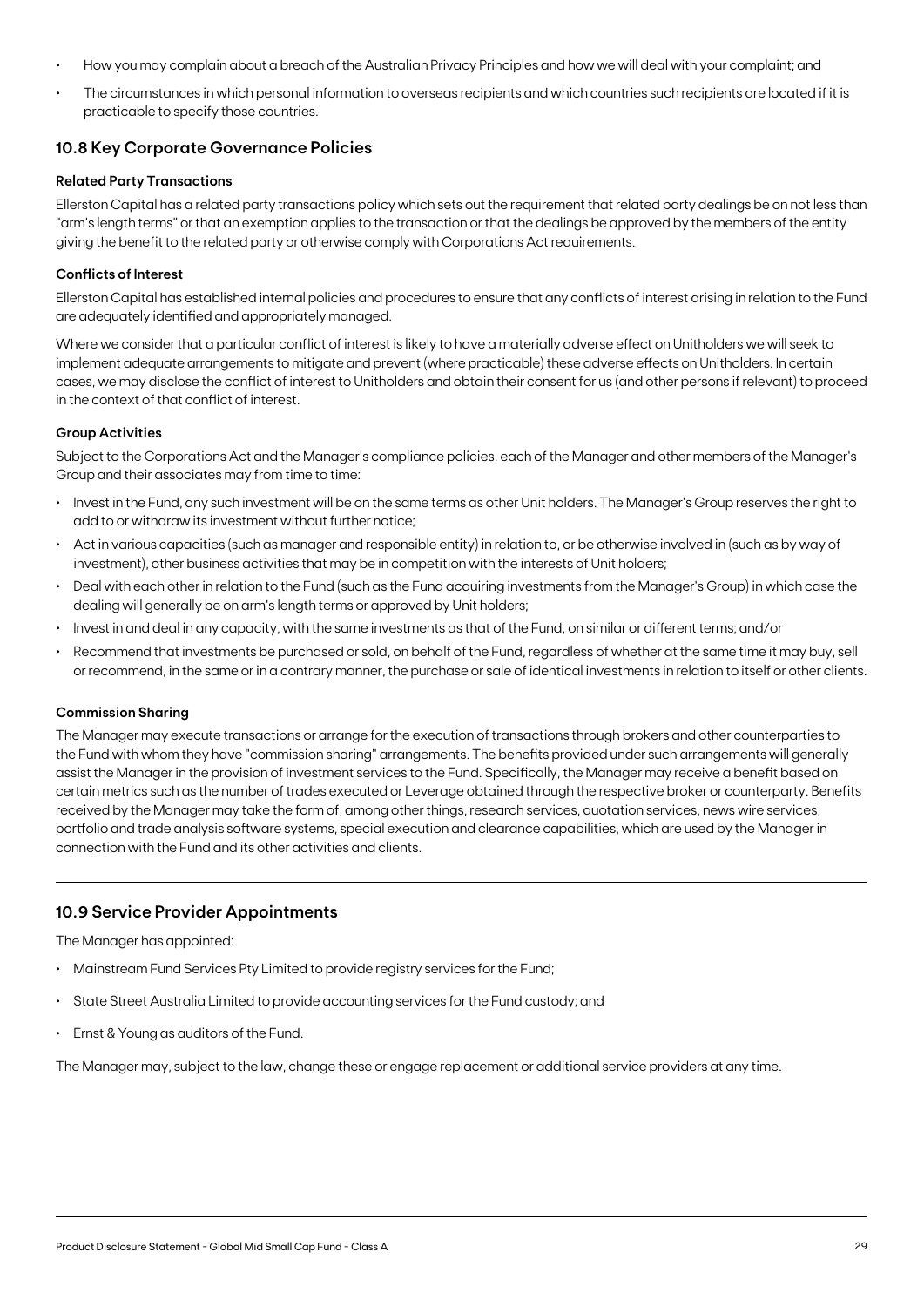## **10.10 Consents**

Each of the key Service Providers:

- Has not authorised or caused the issue of this PDS; and
- Does not make or purport to make any statement in this PDS.

## **10.11 Warning statement for New Zealand Investors**

This Offer to New Zealand investors is a regulated offer made under Australian and New Zealand law. In Australia, this is Chapter 8 of the Corporations Act 2001 (Aust) and regulations made under that Act. In New Zealand, this is subpart 6 of Part 9 of the Financial Markets Conduct Act 2013 and Part 9 of the Financial Markets Conduct Regulations 2014.

This Offer and the content of this PDS are principally governed by Australian rather than New Zealand law. In the main, the Corporations Act 2001 (Aust) and the regulations made under that Act set out how this Offer must be made.

There are differences in how financial products are regulated under Australian law. For example, the disclosure of fees for managed investment schemes is different under the Australian regime.

The rights, remedies, and compensation arrangements available to New Zealand investors in Australian financial products may differ from the rights, remedies, and compensation arrangements for New Zealand financial products.

Both the Australian and New Zealand financial markets regulators have enforcement responsibilities in relation to this Offer. If you need to make a complaint about this offer, please contact the Financial Markets Authority, New Zealand (http://www.fma.govt.nz). The Australian and New Zealand regulators will work together to settle your complaint.

The taxation treatment of Australian financial products is not the same as for New Zealand financial products.

If you are uncertain about whether this investment is appropriate for you, you should seek the advice of a financial advice provider. The Offer may involve a currency exchange risk. The currency for the financial products is not New Zealand dollars. The value of the financial products will go up or down according to changes in the exchange rate between that currency and New Zealand dollars. These changes may be significant.

If you expect the financial products to pay any amounts in a currency that is not New Zealand dollars, you may incur significant fees in having the funds credited to a bank account in New Zealand in New Zealand dollars.

The dispute resolution process described in this PDS is available only in Australia and is not available in New Zealand.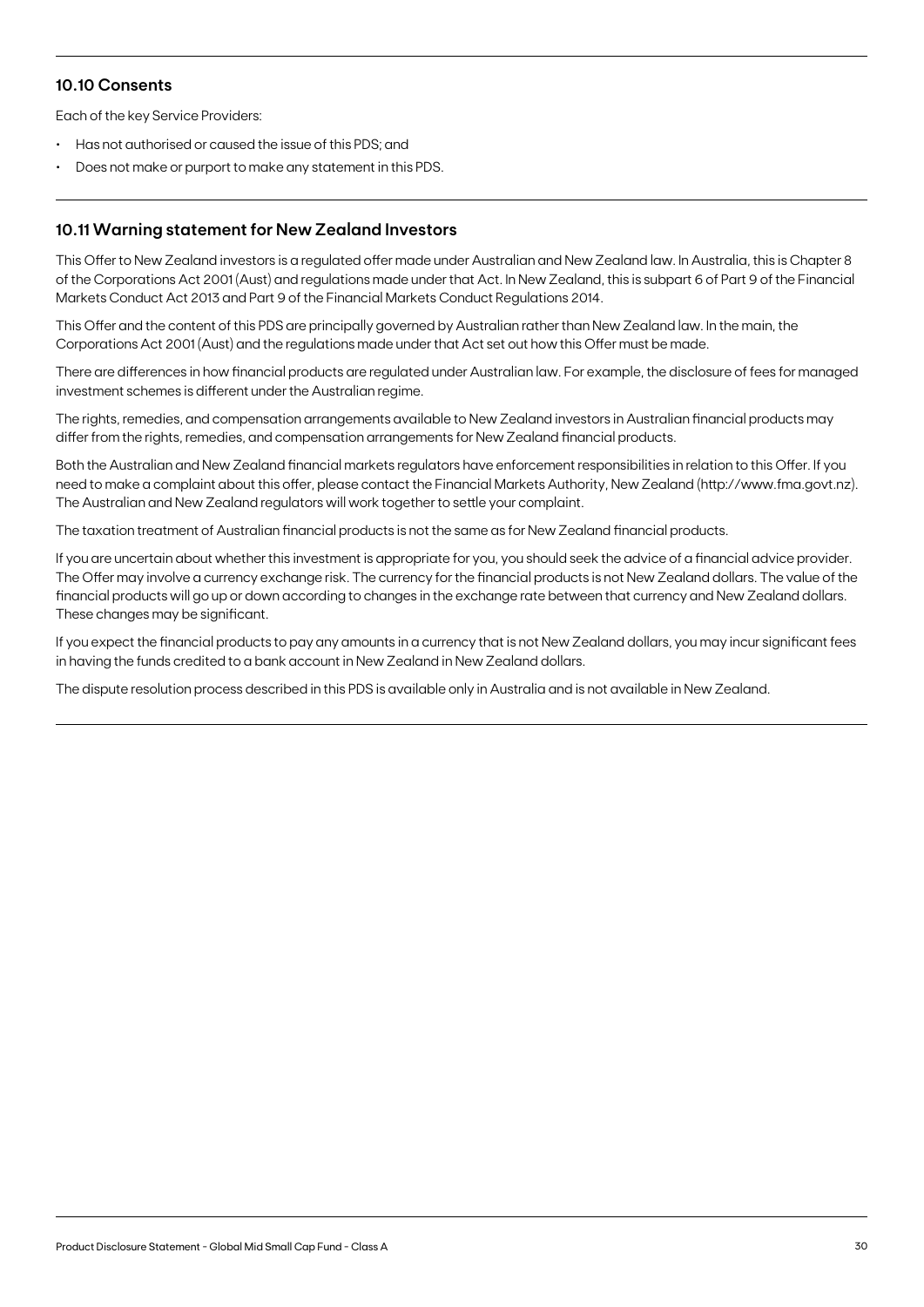# **11. Glossary**

| $A$$ or $$$                       | Australian dollars.                                                                                                                                                                                                                                    |
|-----------------------------------|--------------------------------------------------------------------------------------------------------------------------------------------------------------------------------------------------------------------------------------------------------|
|                                   | Administrator and Custodian State Street Australia Limited as a provider of accounting services to the Fund.                                                                                                                                           |
| AFSL                              | Australian Financial Services Licence.                                                                                                                                                                                                                 |
| Alpha                             | The excess return of the Fund relative to the return of the Benchmark.                                                                                                                                                                                 |
| Application Form                  | The application form accompanying this PDS.                                                                                                                                                                                                            |
| <b>ASIC</b>                       | Australian Securities and Investments Commission.                                                                                                                                                                                                      |
| <b>Benchmark</b>                  | MSCI World Mid Cap Index Net Return (NR) (AUD).                                                                                                                                                                                                        |
| <b>Business Day</b>               | Any day that is not a Saturday, Sunday or public holiday in New South Wales, Australia.                                                                                                                                                                |
| <b>Buy/Sell Spread</b>            | Has the meaning provided in Section 6.2.                                                                                                                                                                                                               |
| <b>Calculation Period</b>         | Has the meaning provided in Section 6.2.                                                                                                                                                                                                               |
| Cash and Cash-Like<br>Investments | Investments in deposits, cash management trusts, bonds, fixed interest, debentures or similar investments as determined<br>by the Manager.                                                                                                             |
| Class                             | Each Class of units in the Fund.                                                                                                                                                                                                                       |
| Constitution                      | The Constitution of the Fund as amended from time to time.                                                                                                                                                                                             |
| Delta Exposure                    | Means the exposure obtained to underlying designated assets by means of a Derivative using current market values.                                                                                                                                      |
| Derivative                        | A financial instrument where the value depends on, or is derived from, the value of an underlying designated asset or<br>market index (e.g. an individual share or a broad share market index).                                                        |
| Ellerston Capital                 | Ellerston Capital Limited ACN 110 397 674.                                                                                                                                                                                                             |
| Expenses                          | Has the meaning provided in Section 6.2.                                                                                                                                                                                                               |
| Forward                           | A non-standardised contract between two parties to buy or sell an asset at a specified future time at a price agreed on at<br>the time of conclusion of the contract.                                                                                  |
| Fund                              | Ellerston Global Mid Small Cap Fund ARSN 609 725 868 an Australian domiciled unit trust, constituted by and under its<br>Constitution and registered as a managed investment scheme.                                                                   |
| Fundamental                       | Analysing investment factors that can affect the security's value, including macroeconomic factors (for example, the overall<br>economy and industry conditions) and company-specific factors (for example, business model, management and valuation). |
| <b>Futures</b>                    | An agreement under which the holder of the futures contract is under an obligation to deliver or take delivery of a<br>particular asset (e.g. gold and currency) for a particular price and at a particular time.                                      |
| <b>IDPS</b>                       | Has the meaning provided in Section 7.7.                                                                                                                                                                                                               |
| Indirect Investor                 | Has the meaning provided in Section 7.7.                                                                                                                                                                                                               |
| Leverage                          | Borrowing money or securities to invest or investing through Derivatives in order to increase the monies available for investment.                                                                                                                     |
| Long                              | The exposure obtained by acquiring an investment.                                                                                                                                                                                                      |
| <b>Management Costs</b>           | Has the meaning provided in Section 6.2.                                                                                                                                                                                                               |
| Management Fee                    | Has the meaning provided in Section 6.2.                                                                                                                                                                                                               |
| Manager                           | Ellerston Capital as responsible entity and investment manager of the Fund.                                                                                                                                                                            |
| Manager's Group                   | The Manager and each of its related bodies corporate, and each of their associates.                                                                                                                                                                    |
| <b>Net Asset Value</b>            | The net asset value of the relevant class or the Fund, as appropriate, as determined under the Constitution. Refer also<br>Section 7.5.                                                                                                                |
| Offer                             | The invitation to subscribe for Units set out in this PDS.                                                                                                                                                                                             |
| Option                            | An agreement under which the holder has the right but not the obligation to purchase or sell an asset (e.g. a share) at a<br>particular price at or by a particular time.                                                                              |